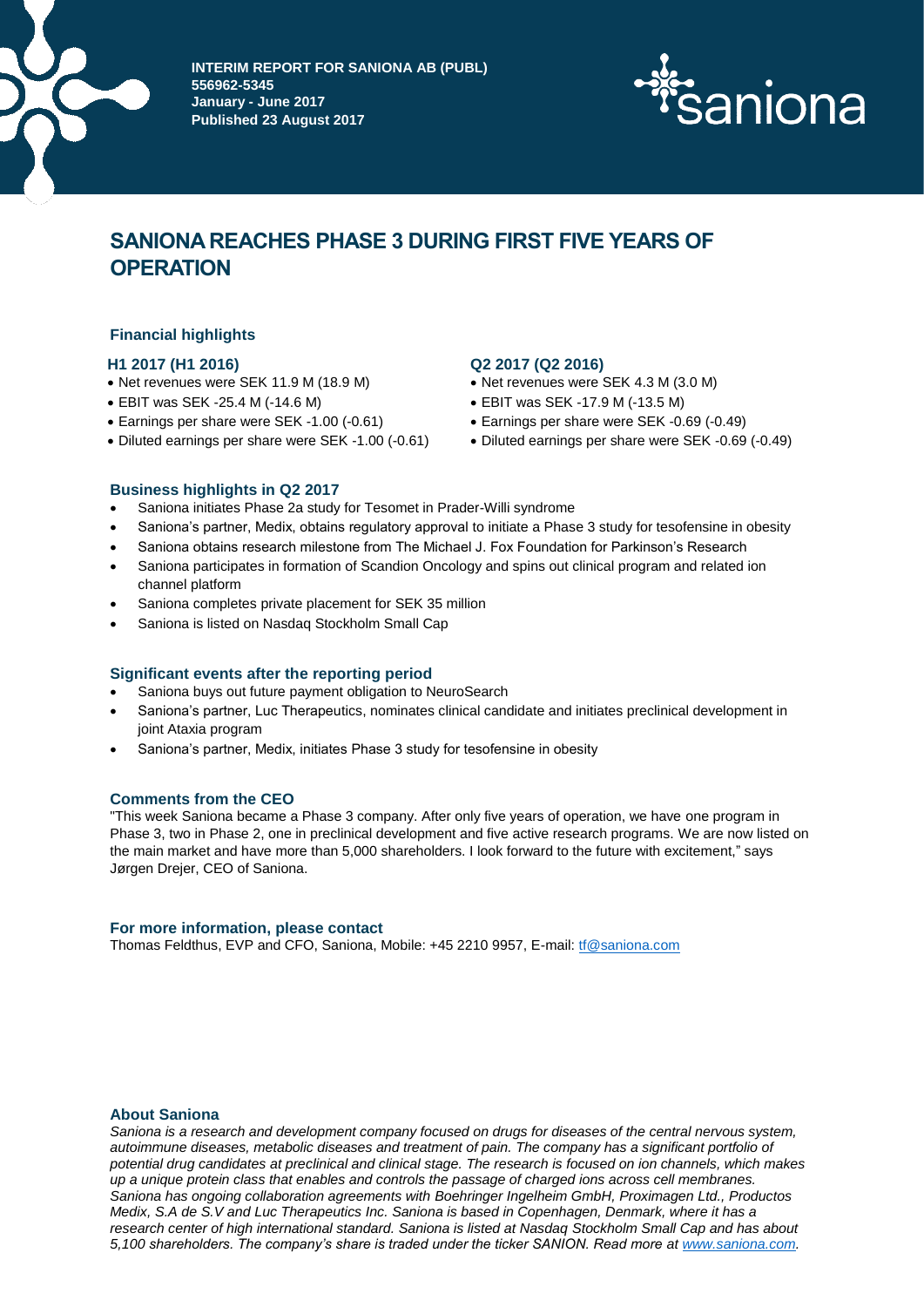

# **Letter from the CEO**

"Within these days, we are approaching the fifth anniversary for the initiation of Saniona's operational activities. When I'm looking back at my 30 years of experience in biotech, I must say that these five years with Saniona have been exceptional. Five years ago, I couldn't imagine that we would reach that far in such a short time. Although we have a lot of activities ongoing and we see significant progress in each quarter, five years is still a relatively short time horizon in the context of biotech.

As we announced this Monday, Medix has now recruited the first patients in the Phase 3 clinical obesity study for tesofensine in Mexico. This means that Saniona has become a Phase 3 company. To be in Phase 3 in just five years is a rare luxury in our world. In addition to this program, we have eight other active programs including two Phase 2 programs, a preclinical program and five research programs.

The strong performance may in part be explained by our ability to continue the development and add value to an existing project pipeline, which represents the results of 20 years of intensive research work. We have a deep understanding on how to develop these assets since a large part of our team has worked together on these programs for decades. We acquired these assets from NeuroSearch. In return, NeuroSearch was entitled to milestone payments, royalties and income sharing on specific programs. After the completion of the second quarter, we announced that we have acquired NeuroSearch's remaining interest in these assets. We believe that the buyout of our payment obligation to NeuroSearch may prove to be valuable for our shareholders since it provides a significant increase in the upside to our pipeline including the most advanced programs such as tesofensine, Tesomet and NS2359.

We released another important news after the end of the second quarter. The message that Luc Therapeutics has reached its goal of selecting a drug candidate in the ataxia program may appear of limited significance. Nevertheless, it demonstrates our ability to deliver and that our strategy works. Four years ago, we established our first spinout, Ataxion, which was based on our ataxia program. Ataxion and Saniona has since then performed a research collaboration with the objective of identifying a candidate for clinical development. The research efforts are now bearing fruit. Recently, Ataxion was merged with Luc Therapeutics into a much stronger company. Saniona maintains an ownership in Luc Therapeutics and we are entitled to receive royalties on products developed under the ataxia program. Both our shareholding in Luc Therapeutics and the future royalty payments could potentially become valuable for our shareholders.

In line with the spin-out strategy, we have together with a research team in Copenhagen, established a new company called Scandion Oncology. This company will focus on cancer research. Scandion Oncology management and Saniona is currently considering various alternatives for financing the company including a potential private placement and a public listing.

The development of our own Phase 2 clinical program Tesomet for the treatment of metabolic diseases and eating disorders has shown good progression. In addition to the ongoing Phase 2 study in Prader Willi's Syndrome we are now undertaking tablet production for future clinical studies including a small pharmacokinetic study, which is expected to be initiated at the end of the year in preparation for Phase 2 studies.

Perhaps one of the most notable events from our news flow in the second quarter was the listing on Nasdaq Stockholm Small Cap. This was a big step for Saniona. The listing on the main market is of major importance for us in the long term since it is pivotal for our ability to attract international institutional investors.

Although the list of noteworthy events during the quarter is impressive, the list of accomplishments during the five years we've been in operation is overwhelming. We know that this does not happen by itself. It is the result of hard work – something that we will continue at the same pace as before.

I can't emphasize enough how impressed I am with the work that is performed by our entire team and our partners. Thanks to all."

Jørgen Drejer

CEO, Saniona AB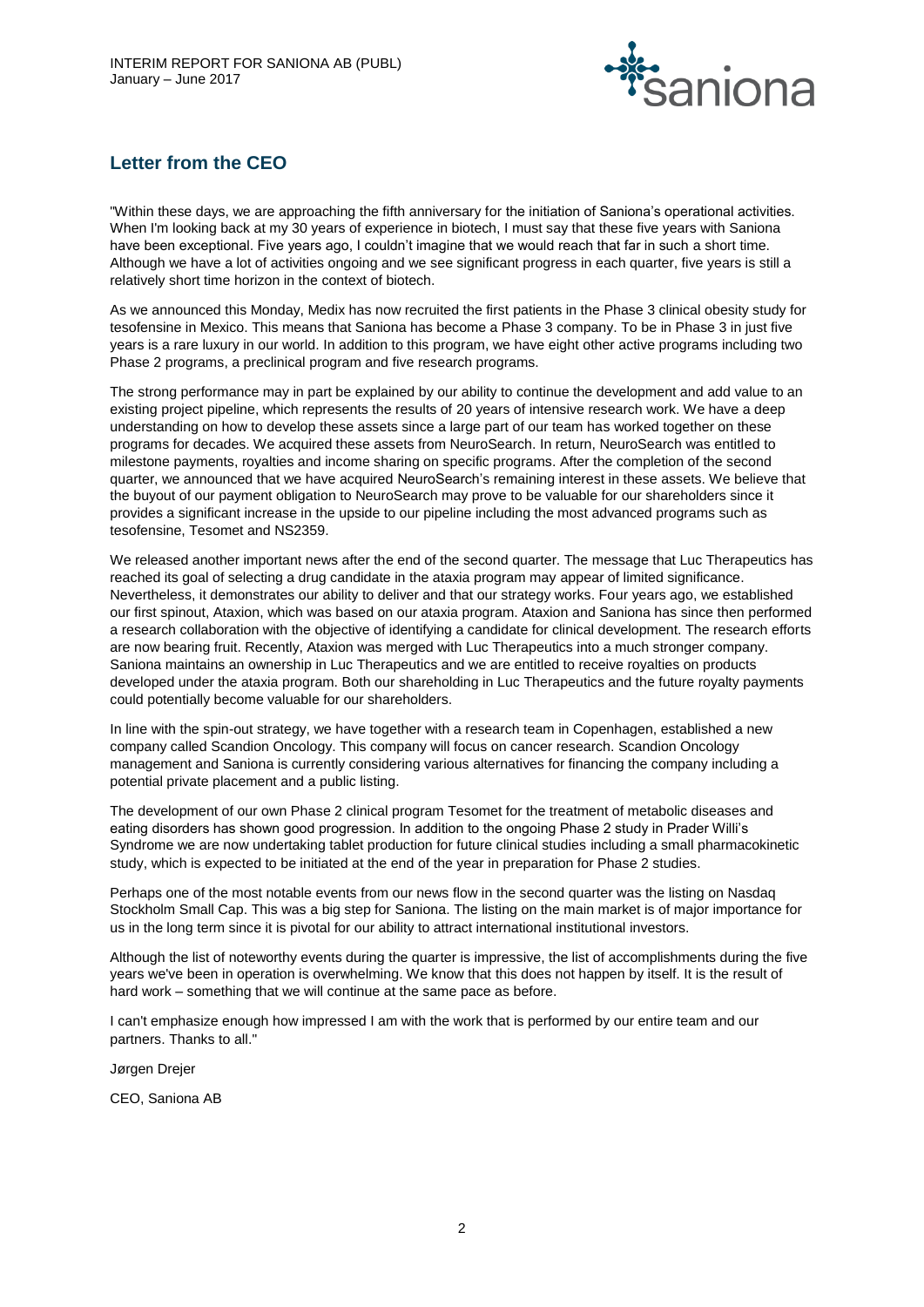

# **About Saniona**

Saniona is a research and development company focused on drugs for diseases of the central nervous system, autoimmune diseases, metabolic diseases and treatment of pain. The company has a significant portfolio of potential drug candidates at preclinical and clinical stage. The research is focused on ion channels. Saniona has ongoing collaboration agreements with Boehringer Ingelheim GmbH, Proximagen Ltd., Productos Medix, S.A de S.V and Luc Therapeutics Inc. Saniona is based in Copenhagen, Denmark, where it has a research center of high international standard.

# **Vision**

Saniona will be a leading biotech company within the field of ion channel-dependent diseases.

#### **Business idea**

Saniona will discover and develop better medical treatments in areas with significant unmet medical needs through modulation of ion channels.

#### **Overall objective**

Saniona's overall objective is by itself and together with partners to develop and provide new medicines for severe diseases, more specifically diseases of the central nervous system, auto-immune diseases, metabolic diseases and treatment of pain.

#### **Business model**

The company commercializes its research efforts through the following three business models:

- By internal development of selected programs through the early phases of drug development before outlicensing to pharmaceutical companies who will take over the further development of Saniona's programs and typical pay upfront, milestone and royalty payments on product sales to Saniona;
- Through early stage research and development collaboration with pharmaceutical companies who will fund the research and development activities and pay upfront, milestones and royalty payments on product sales to Saniona; and
- Through joint ventures or spin-outs, where Saniona's financial partner will obtain a share of the upside by financing the development of one of Saniona's programs.

# **Project portfolio**

Saniona currently has nine active programs of which six are financed through grants, by collaborations with partners, or in joint ventures/spin-outs. Saniona's pipeline is set out below.



In addition to the active pipeline shown above, Saniona has a range of validated drug discovery assets as well as clinical stage assets positioned for partnering or spin-out.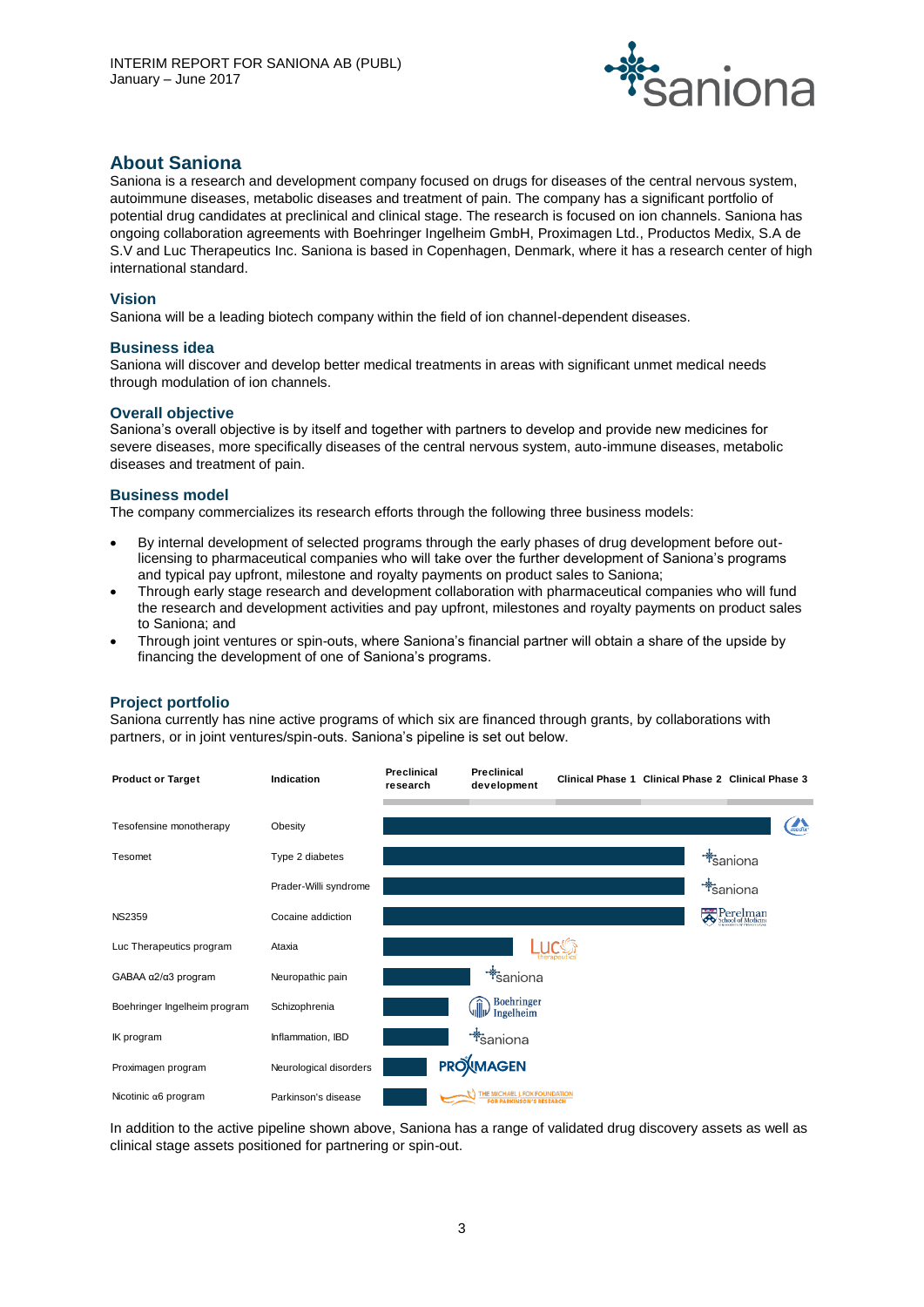

# **Market**

Saniona's ongoing programs address significant market segments:

| Target/Program                        | <b>Indication</b>          | <b>Market estimate</b>                   |
|---------------------------------------|----------------------------|------------------------------------------|
| <b>Tesomet</b>                        | Type 2 diabetes            | $>$ USD 23 billion <sup>1</sup>          |
| <b>Tesomet</b>                        | Prader-Willi syndrome      | - Orphan indication                      |
| <b>Tesofensine</b>                    | Obesity                    | - USD 250 million in Mexico <sup>2</sup> |
| <b>NS2359</b>                         | Cocaine addiction          | $>$ USD 1.8 billion <sup>3</sup>         |
| GABA-A $\alpha$ 2/ $\alpha$ 3 program | Neuropathic pain           | $>$ USD 6 billion <sup>4</sup>           |
| Boehringer Ingelheim program          | Schizophrenia              | $>$ USD 4.8 billion <sup>5</sup>         |
| <b>IK</b> program                     | Inflammatory bowel disease | $>$ USD 5.9 billion <sup>6</sup>         |
| $Nic-a6$ program                      | Parkinson's disease        | $>$ USD 2.8 billion <sup>7</sup>         |
| Proximagen program                    | Neurological diseases      | - Not available                          |
| Luc Therapeutic program               | Ataxia                     | - Orphan indication                      |

For a significant time to come, Saniona will be dependent on major pharmaceutical companies' interest in purchasing, developing and commercializing projects from Saniona's pipeline of preclinical and clinical drug candidates. According to the Board's assessment, there is a well-developed market for licensing, sale, and establishment of research and development collaboration between smaller, research-intensive businesses and large pharmaceutical companies.

There is a significant need for new and innovative products for the pharmaceutical companies, which often have a limited number of products in their pipelines. Therefore, the market for out-licensing of new, innovative pharmaceutical projects and product programs are considered attractive. Importantly, within the field of ion channels, there are relatively few biotech companies supplying major pharmaceutical companies with research and development projects. Combined, this is creating interesting opportunities for Saniona.

 $\overline{a}$ 

*<sup>1</sup> The market for type 2 diabetes is estimated to be USD 23.3 billion in the 7 major markets in 2014. Diabetes Type 2 Forecast, 7 major Markets, Datamonitor 2015*

*<sup>2</sup> Estimates of drugs for obesity in Mexico by Medix 2016*

*<sup>3</sup> Estimates by TRC*

*<sup>4</sup> Major markets 2012, Decision Resources*

*<sup>5</sup> Schizophrenia Forecast 7 major market, Datamonitor, 2014*

*<sup>6</sup> Major markets 2014, Datamonitor*

*<sup>7</sup> The market for Parkinson's disease is estimated to be USD 2.8 billion in the 7 major markets in 2014, Datamonitor 2016*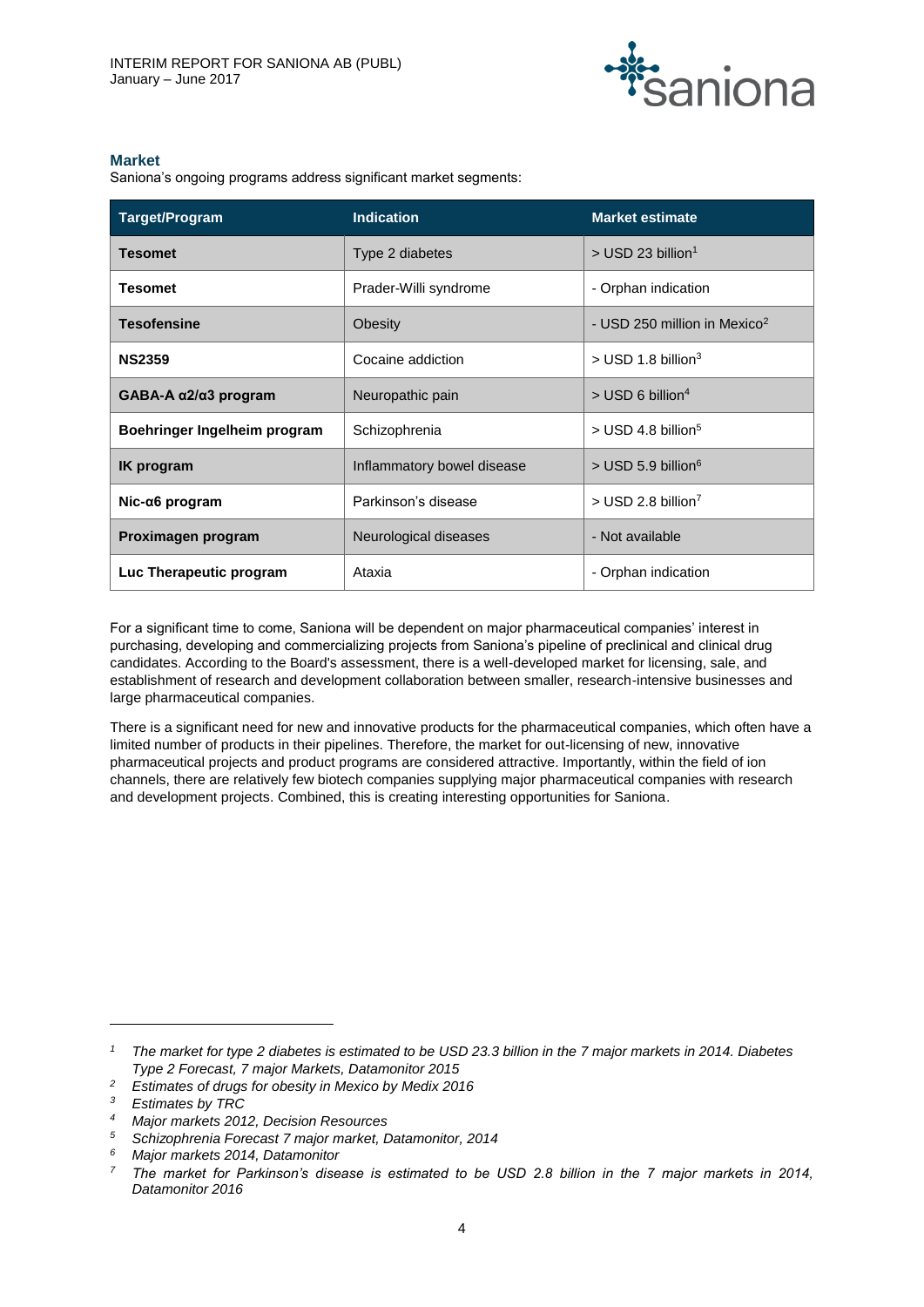

# **Financial review**

# **Financial key figures**

|                                                                                                                                                                                                       |        | 2017-04-01                                                                | 2016-04-01                                                                | 2017-01-01                                                                | 2016-01-01                                                                 | 2016-01-01                                                  |
|-------------------------------------------------------------------------------------------------------------------------------------------------------------------------------------------------------|--------|---------------------------------------------------------------------------|---------------------------------------------------------------------------|---------------------------------------------------------------------------|----------------------------------------------------------------------------|-------------------------------------------------------------|
|                                                                                                                                                                                                       |        | 2017-06-30                                                                | 2016-06-30                                                                | 2017-06-30                                                                | 2016-06-30                                                                 | 2016-12-31                                                  |
| Net sales, KSEK<br>Total operating expenses, KSEK<br>Operating profit/loss, KSEK<br>Operating margin, %<br>Cash flow from operating activities<br>Cash flow per share, SEK<br>Earnings per share, SEK |        | 4,347<br>$-22,223$<br>$-17,876$<br>$-411%$<br>$-6,654$<br>1.06<br>$-0.69$ | 3,046<br>$-16,549$<br>$-13,502$<br>-443%<br>-11,463<br>$-0.69$<br>$-0.49$ | 11,886<br>$-37,333$<br>$-25,448$<br>-214%<br>$-16,177$<br>0.55<br>$-1.00$ | 18,899<br>$-33,459$<br>$-14,560$<br>-77%<br>$-9,556$<br>$-0.60$<br>$-0.61$ | 74,921<br>$-70,764$<br>4,156<br>6%<br>7,953<br>0.32<br>0.11 |
| Diluted earnings per share, SEK                                                                                                                                                                       |        | $-0.69$                                                                   | $-0.49$                                                                   | $-1.00$                                                                   | $-0.61$                                                                    | 0.11                                                        |
| Average shares outstanding<br>Diluted average shares outstanding                                                                                                                                      |        | 21,286,811<br>21,350,811                                                  | 20,841,467<br>20,905,467                                                  | 21,065,369<br>21,129,369                                                  | 20,841,467<br>20,905,467                                                   | 20,841,467<br>20,905,467                                    |
| Average number of employees, #                                                                                                                                                                        |        | 22.8                                                                      | 18.9                                                                      | 22.6                                                                      | 22.5                                                                       | 19.7                                                        |
|                                                                                                                                                                                                       |        | 2017-06-30                                                                |                                                                           | 2016-06-30                                                                |                                                                            | 2016-12-31                                                  |
| Cash and cash equivalent, KSEK                                                                                                                                                                        |        | 64,752                                                                    |                                                                           | 34,002                                                                    |                                                                            | 53,261                                                      |
| Equity, KSEK                                                                                                                                                                                          |        | 66,323                                                                    |                                                                           | 39,649                                                                    |                                                                            | 54,252                                                      |
| Total equity and liabilities, KSEK                                                                                                                                                                    |        | 78,458                                                                    |                                                                           | 47,832                                                                    |                                                                            | 70,769                                                      |
| Liquidity ratio, %                                                                                                                                                                                    | $\ast$ | 581%                                                                      |                                                                           | 523%                                                                      |                                                                            | 412%                                                        |
| Equity ratio, %<br>Equity per share, SEK                                                                                                                                                              |        | 85%<br>3.12                                                               |                                                                           | 83%<br>1.88                                                               |                                                                            | 77%<br>2.60                                                 |

\* = Alternative performance measures

#### **Definitions and relevance of alternative performance measures**

Saniona presents certain financial measures in the interim report that are not defined according to IFRS, so called alternative performance measures. These have been noted with an "\*" in the table above. The company considers that these measures provide valuable supplementary information for investors and company management as they enable an assessment of relevant trends of the company's performance. These financial measures should not be regarded as substitutes for measures defined per IFRS. Since not all companies calculate financial measures in the same way, these are not always comparable to measures used by other companies. The definition and relevance of key figures not calculated according to IFRS are set-out in the table below.

| <b>Key figure</b>              | <b>Definition</b>                                                                  | <b>Relevance</b>                                                                                                                                                                                                     |
|--------------------------------|------------------------------------------------------------------------------------|----------------------------------------------------------------------------------------------------------------------------------------------------------------------------------------------------------------------|
| <b>Operating profit/loss</b>   | Profit/loss before financial items<br>and tax.                                     | The operating profit/loss is used to measure the profit/loss<br>generated by the operating activities.                                                                                                               |
| <b>Operating margin</b>        | Operating profit/loss as a<br>proportion of revenue.                               | The operating margin shows the proportion of revenue that<br>remains as profit before financial items and taxes, and has<br>been included to allow investors to get an impression of the<br>company's profitability. |
| <b>Liquidity ratio</b>         | Current assets divided by current<br>liabilities.                                  | Liquidity ratio has been included to show the Company's<br>short-term payment ability.                                                                                                                               |
| <b>Equity ratio</b>            | Shareholders' equity as a<br>proportion of total assets.                           | The equity ratio shows the proportion of total assets covered<br>by equity and provides an indication of the company's<br>financial stability and ability to survive in the long term.                               |
| Average number of<br>employees | Average number of employees<br>employed during the period.                         | This key figure may explain part of the development in<br>personnel expenses and has been included to provide an<br>impression of how the number of employees at the company<br>has developed.                       |
| <b>Equity per share</b>        | Equity divided by the number of<br>outstanding shares at the end of<br>the period. | Equity per share has been included to provide investors with<br>information about the equity reported in the balance sheet<br>as represented by one share.                                                           |
| Cash flow per share            | Cash flow for the period divided<br>by number of shares for the<br>period.         | Cash flow per share has been included to provide investors<br>with information about the cash flow represented by one<br>share during the period.                                                                    |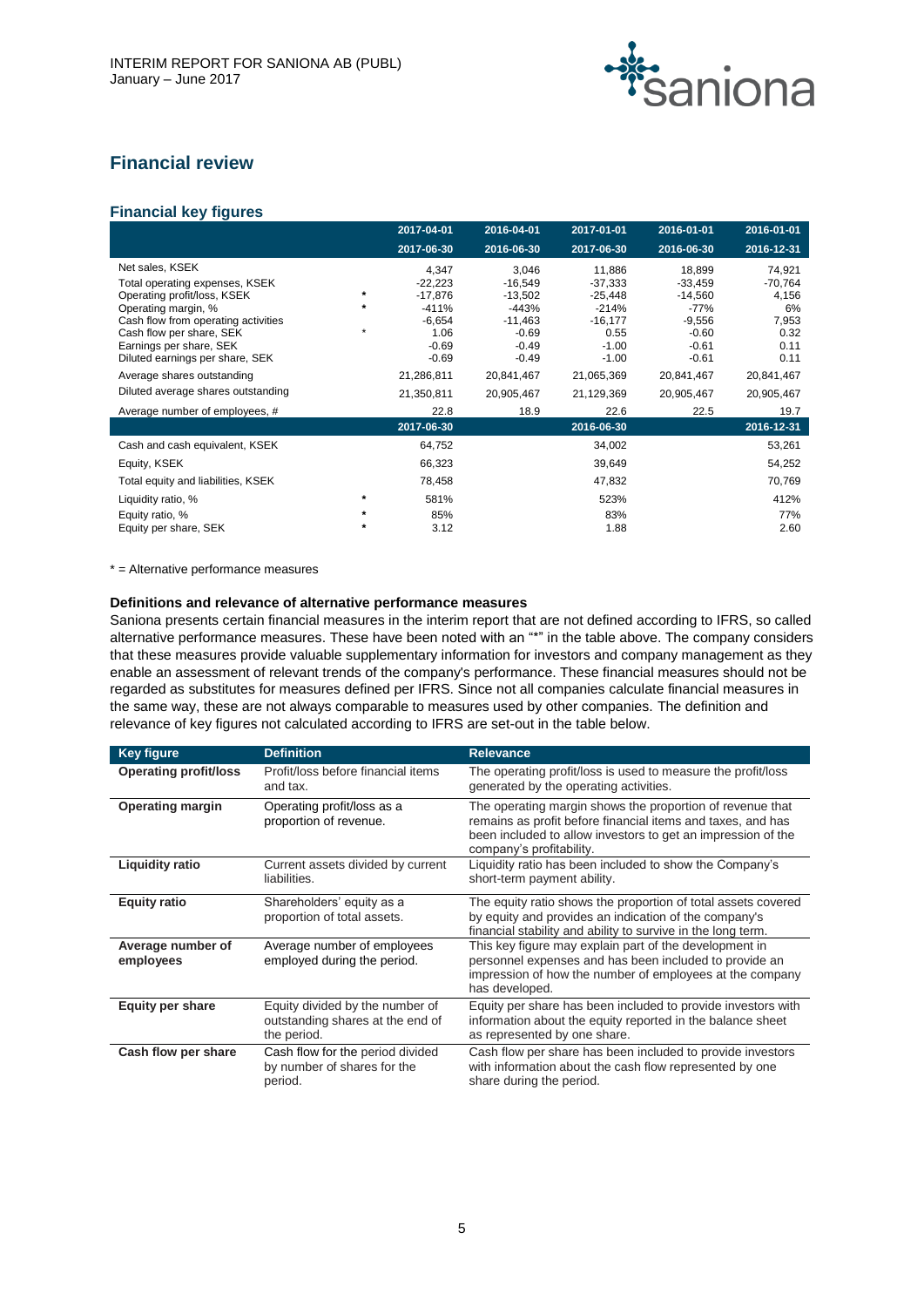

#### **Derivation of alternative performance measurers**

|                                    | 2017-04-01<br>2017-06-30 | 2016-04-01<br>2016-06-30 | 2017-01-01<br>2017-06-30 | 2016-01-01<br>2016-06-30 | 2016-01-01<br>2016-12-31 |
|------------------------------------|--------------------------|--------------------------|--------------------------|--------------------------|--------------------------|
|                                    |                          |                          |                          |                          |                          |
| Operation profit/loss, KSEK        | $-17,876$                | $-13,502$                | $-25,448$                | $-14,560$                | 4,156                    |
| Net sales, KSEK                    | 4,347                    | 3,046                    | 11,886                   | 18,899                   | 74,921                   |
| Operating margin, %                | $-411%$                  | $-443%$                  | $-214%$                  | $-77%$                   | 6%                       |
| Cash flow for the period, KSEK     | 22,598                   | $-14,413$                | 11,536                   | $-12,423$                | 6,735                    |
| Number of shares                   | 21,286,811               | 20,841,467               | 21,065,369               | 20,841,467               | 20,841,467               |
| Cash flow per share, SEK           | 1.06                     | $-0.69$                  | 0.55                     | $-0.60$                  | 0.32                     |
|                                    | 2017-06-30               |                          | 2016-06-30               |                          | 2016-12-31               |
|                                    |                          |                          |                          |                          |                          |
| Current assets, KSEK               | 70,543                   |                          | 42,839                   |                          | 68,066                   |
| Current liabilities, KSEK          | 12,136                   |                          | 8,183                    |                          | 16,517                   |
| Liquidity ratio, %                 | 581%                     |                          | 523%                     |                          | 412%                     |
| Equity, KSEK                       | 66,323                   |                          | 39,649                   |                          | 54,252                   |
| Total equity and liabilities, KSEK | 78,458                   |                          | 47,832                   |                          | 70,769                   |
| Equity ratio, %                    | 85%                      |                          | 83%                      |                          | 77%                      |
| Equity, KSEK                       | 66,323                   |                          | 39.649                   |                          | 54,252                   |
| Number of shares                   | 21,286,811               |                          | 21,065,369               |                          | 20,841,467               |
| Equity per share, SEK              | 3.12                     |                          | 1.88                     |                          | 2.60                     |

#### **Revenues and result of the operation**

#### **Revenue**

Total revenues during the second quarter of 2017 was SEK 4.3 million (3.0). In 2017 revenues comprised research funding under the agreements with Boehringer Ingelheim and Proximagen whereas in the second quarter of 2016 revenues comprised research funding under the agreement with Proximagen and Luc Therapeutics.

Total revenues during the first 6 months of 2017 was SEK 11.9 million (18.9). In 2017 revenues comprised research funding under the agreement with Boehringer Ingelheim, Proximagen and Luc Therapeutics. In 2016 revenues comprised upfront payments from Medix and Proximagen as well as research funding under the agreement with Luc Therapeutics and Proximagen.

#### **Operating profit/loss**

The operating loss for the second quarter was SEK 17.9 million (13.5). The company recognized operating expenses of SEK 22,2 million (16.5) for the second quarter of 2017. External expenses amounted to SEK 15.5 million (12.0). In the second quarter of 2017, external expenses comprised primarily research and development costs in relation to Tesomet followed by costs in relation to the listing on Nasdaq Stockholm Small Cap and research and development costs in relation to the GABAA α2α3 program, the IK program and the tesofensine program. In the second quarter of 2016, external expenses comprised primarily research and development costs in relation to Tesomet followed by costs in relation to the listings on Nasdaq and research and development costs in relation to the GABAA α2α3 program and the IK program. Personnel costs amounted to SEK 5.5 million (4.6). The increase is in personal costs is in part explained by the increase in the average employee employed.

The company recognized an operating loss of SEK 25.4 million (14.6) for the first 6 months of 2017. The company recognized operating expenses of SEK 37,3 million (33.5) for the first 6 months of 2017. External expenses amounted to SEK 24.6 million (24.2) and personnel costs amounted to SEK 10.7 million (8.7). In 2017, external expenses comprised primarily research and development costs in relation to Tesomet followed by administrative costs in relation to the listing on Nasdaq Stockholm Small Cap and research and development costs in relation to the GABAA α2α3 program and the IK program. In 2016, external expenses comprised primarily research and development costs in relation to Tesomet followed by administrative costs in relation to the listings on Nasdaq and research and development costs in relation to the GABAA α2α3 program and the IK program.

#### **Financial position**

The equity ratio was 85 (83) % as of June 30, 2017, and equity was SEK 66.3 million (39.6). Cash and cash equivalents amounted to SEK 64,8 million (34.0) as of June 30, 2017. Total assets as of June 30, 2017, were SEK 78.5 million (47.8).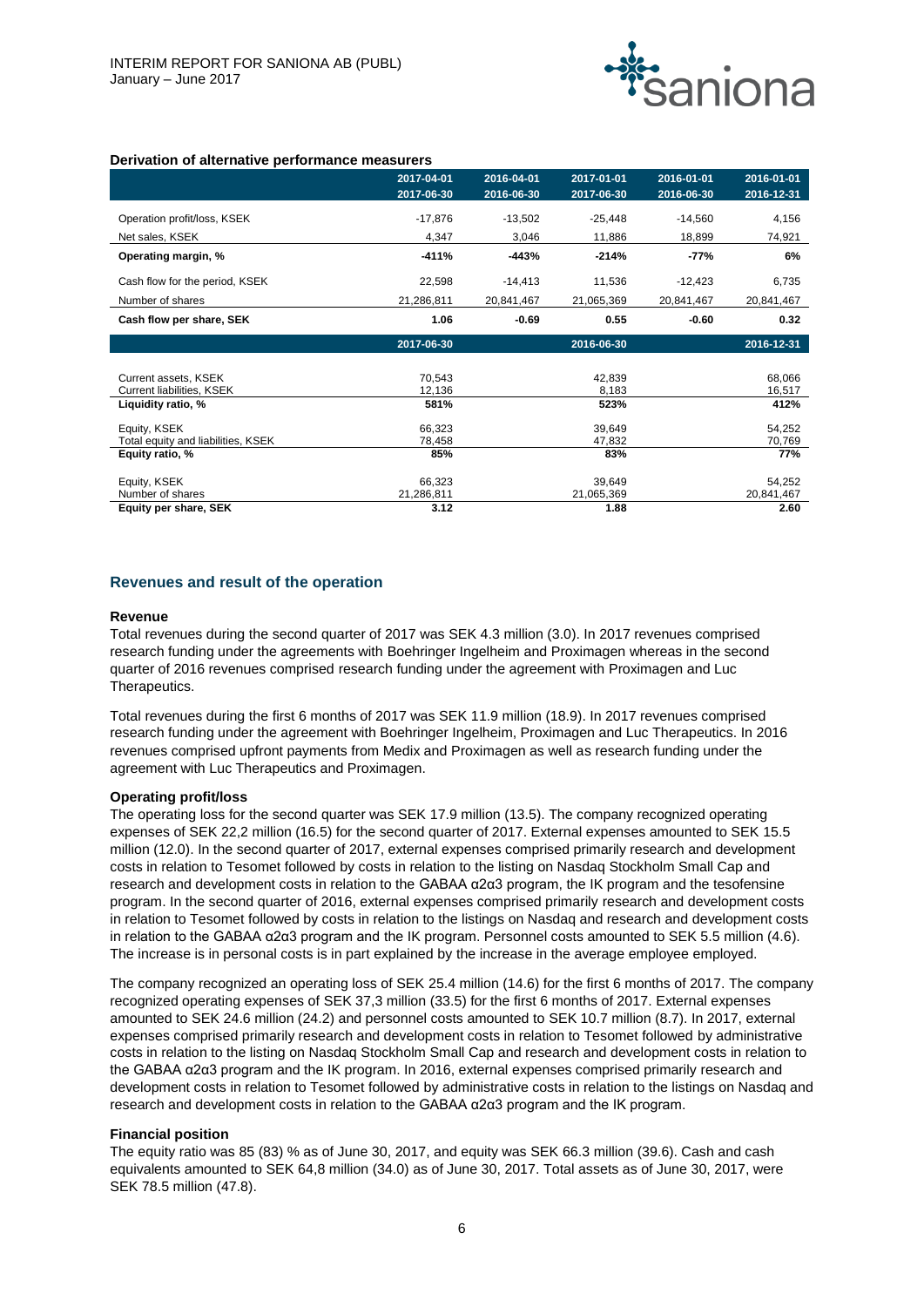

#### **Cash flow**

Operating cash flow for the second quarter of 2017 was an outflow of SEK 6.7 million (outflow of 11.5). Consolidated cash flow for the second quarter of 2017 was an inflow of SEK 22.6 million (outflow of 14.4).

Operating cash flow for the first 6 months of 2017 was an outflow of SEK 16.2 million (outflow of 9.6). Consolidated cash flow for the first 6 months of 2017 was an inflow of SEK 11.6 million (outflow of 12.4).

The operating cash flow in 2017 is explained by the operating loss during the period and the improvement in working capital following to the release of the remaining upfront payment from Boehringer Ingelheim in the second quarter. The consolidated cash inflow in 2017 is explained by the private placement in the second quarter of 2017. The operating and consolidated outflows in 2016 are explained by the operating loss during the period.

#### **The share, share capital and ownership structure**

At June 30, 2017, the number of shares outstanding amounted to 21,762,520 (20,841,467). The company established a warrant program on July 1, 2015, totalling 64,000 warrants, and on July 1, 2017, totalling 38,500 warrants.

At June 30, 2017, the company had 5,125 (4,304) shareholders excluding holdings in life insurance and foreign custody account holders.

#### **Personnel**

As of June 30, the number of employees was 25 (22) of which 14 (12) are women. Of these employees, 4 (6) are part-time employees and 21 (16) are full-time employees, and a total of 20 (19) work in the company's research and development operations. 10 (11) of Saniona's employees hold PhDs, 4 (4) hold university degrees, 8 (5) have laboratory training and the remaining 3 (0) have other degrees.

#### **Operational risks and uncertainties**

All business operations involve risk. Managed risk-taking is necessary to maintain good profitability. Risk may be due to events in the external environment and may affect a certain industry or market. Risk may also be specific to a certain company.

The main risks and uncertainties which Saniona is exposed to are related to drug development, the company's collaboration agreements, competition, technology development, patent, regulatory requirements, capital requirements and currencies.

The Group's programs are sold primarily to pharmaceutical companies and spin-outs funded by pharmaceutical companies and venture capital firms. Historically, the Group has not sustained any losses on trade receivables and other receivables.

Currency risks is the risk that the fair value of future cash flows fluctuate because of changed exchange rates. Exposure to currency risk is primarily sourced from payment flows in foreign currency and from the translation of balance sheet items in foreign currency, as well as upon the translation of foreign subsidiaries' income statements and balance sheets to the Group's reporting currency, which is SEK.

A more detailed description of the Group's risk exposure and risk management is included in Saniona's 2016 Annual Report. There are no major changes in the Group's risk exposure and risk management in 2017.

#### **Audit review**

This Interim Report has not been subject to review by the company's auditors.

# **Financial calendar**

| Interim Report Q3    | 15 November 2017 |
|----------------------|------------------|
| Year-End Report 2017 | 21 February 2018 |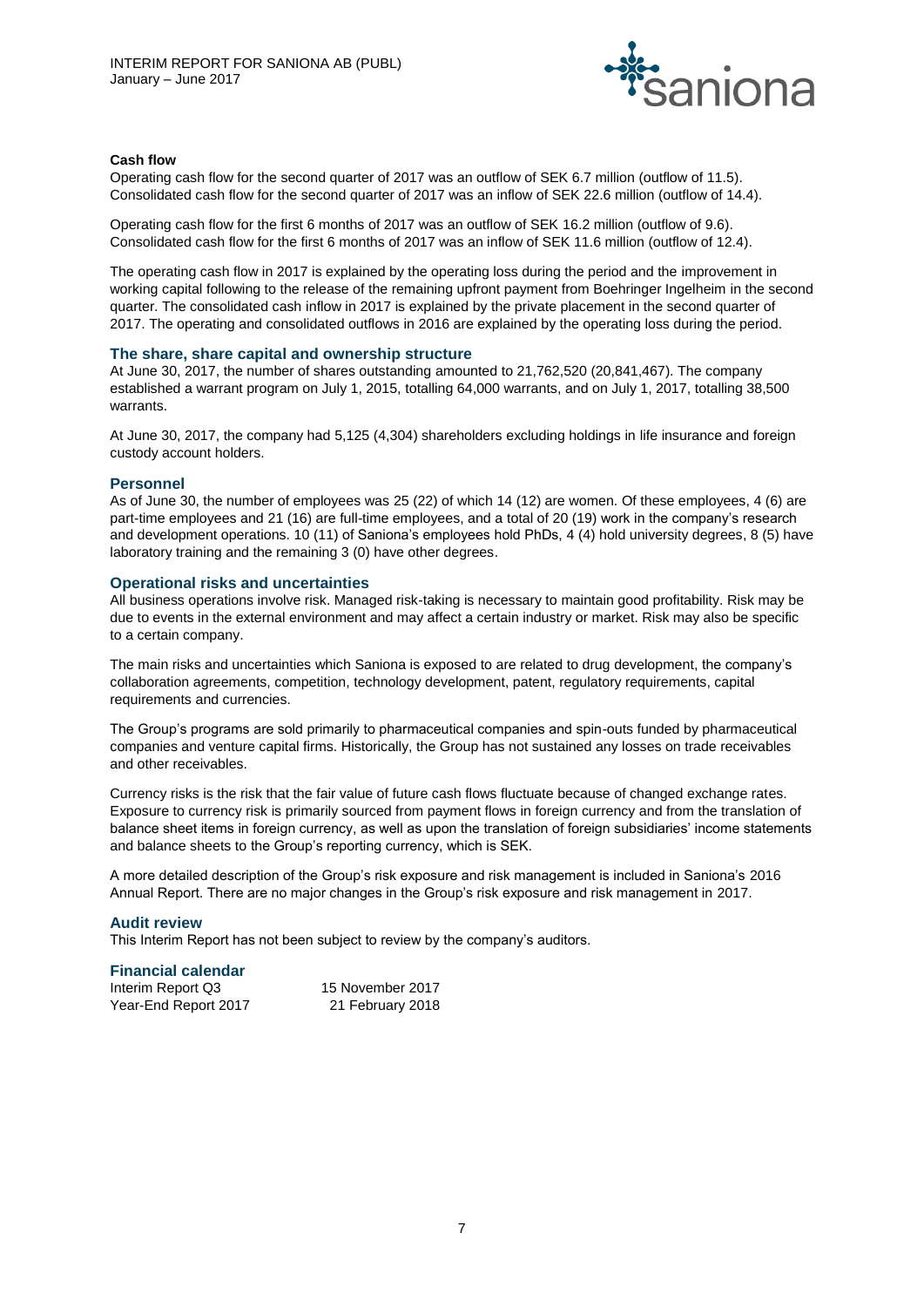

The Board of Directors and the CEO of Saniona AB (publ) provide their assurance that the interim report provides a fair and true overview of the Parent Company's and the Group's operations, financial position and results, and describes material risks and uncertainties faced by the parent Company and the companies in the Group.

Ballerup, 23 August 2017 Saniona AB

Claus Bræstrup – Chairman **III. I Frankrike Liberal Liberal Crist** Jørgen Drejer – CEO and board member

Carl Johan Sundberg – Board member Leif Andersson – Board member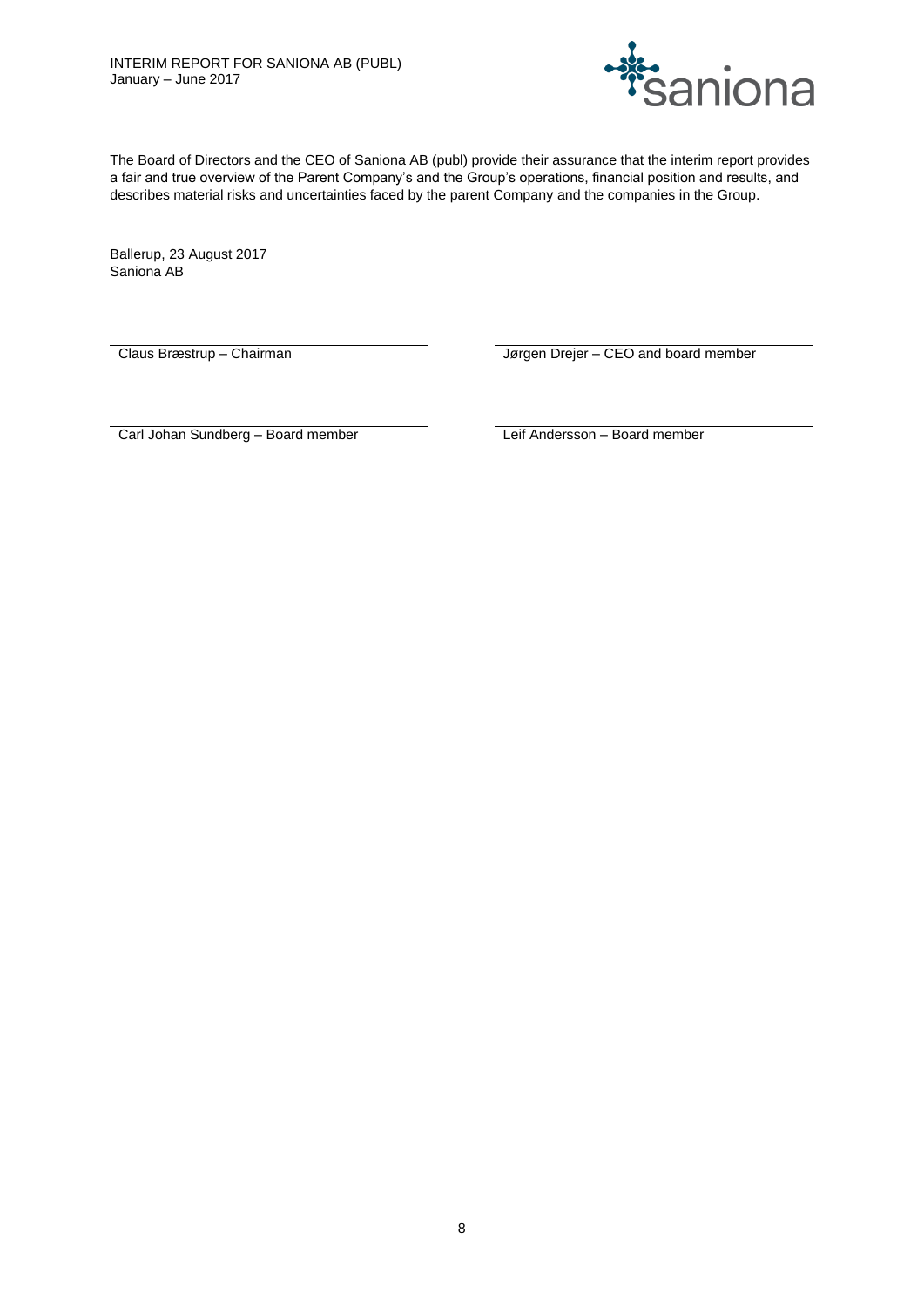

# **Condensed consolidated statement of comprehensive income – Group**

| <b>KSEK</b>                                      | 2017-04-01 | 2016-04-01 | 2017-01-01 | 2016-01-01 | 2016-01-01 |
|--------------------------------------------------|------------|------------|------------|------------|------------|
| <b>Note</b>                                      | 2017-06-30 | 2016-06-30 | 2017-06-30 | 2016-06-30 | 2016-12-31 |
| $1 - 3$                                          |            |            |            |            |            |
| Net sales<br>4                                   | 4,347      | 3,046      | 11,886     | 18,899     | 74,921     |
| Total operating income                           | 4,347      | 3,046      | 11,886     | 18,899     | 74,921     |
|                                                  |            |            |            |            |            |
| Raw materials and consumables                    | $-1,035$   | 121        | $-1,803$   | $-378$     | $-1,476$   |
| Other external costs                             | $-15,513$  | $-11,978$  | $-24,611$  | $-24,228$  | $-51,098$  |
| Personnel costs<br>5                             | $-5,541$   | $-4,612$   | $-10,670$  | $-8,679$   | $-17,805$  |
| Depreciation and write-downs                     | $-134$     | $-81$      | $-250$     | $-174$     | $-384$     |
| Total operating expenses                         | $-22,223$  | $-16,549$  | $-37,333$  | $-33,459$  | $-70,764$  |
|                                                  |            |            |            |            |            |
| <b>Operating profit/loss</b>                     | $-17,876$  | $-13,502$  | $-25,448$  | $-14,560$  | 4,156      |
|                                                  |            |            |            | 0          |            |
| Other financial income                           | $-0$       | 10         | -0         | 13         | 991        |
| Other financial expenses                         | 145        | 846        | $-151$     | 300        | $-234$     |
| <b>Total financial items</b>                     | 145        | 856        | $-151$     | 313        | 757        |
|                                                  |            |            |            |            |            |
| Profit/loss after financial items                | $-17,731$  | $-12,646$  | $-25,599$  | $-14,247$  | 4,913      |
| Tax on net profit<br>6                           | 3,039      | 2,375      | 4,540      | 1,531      | $-2,696$   |
|                                                  |            |            |            |            |            |
| Profit/loss for the period                       | $-14,692$  | $-10,271$  | $-21,059$  | $-12,715$  | 2,217      |
|                                                  |            |            |            |            |            |
| Other comprehensive income                       |            |            |            |            |            |
| Item that may be reclassified to profit and loss |            |            |            |            |            |
| <b>Translation differences</b>                   | $-149$     | $-513$     | $-153$     | $-683$     | $-715$     |
| Total other comprehensive income net after       |            |            |            |            |            |
| tax                                              | $-149$     | $-513$     | $-153$     | $-683$     | $-715$     |
| <b>Total comprehensive income</b>                | $-14,841$  | $-10,784$  | $-21,211$  | $-13,398$  | 1,501      |
|                                                  |            |            |            |            |            |
| Earnings per share, SEK                          | $-0.69$    | $-0.49$    | $-1.00$    | $-0.61$    | 0.11       |
| Diluted earnings per share, SEK                  | $-0.69$    | $-0.49$    | $-1.00$    | $-0.61$    | 0.11       |

The recognized loss and total comprehensive income are all attributable to the shareholders of the Parent Company, since there is no non-controlling interest in the subsidiaries of the Group.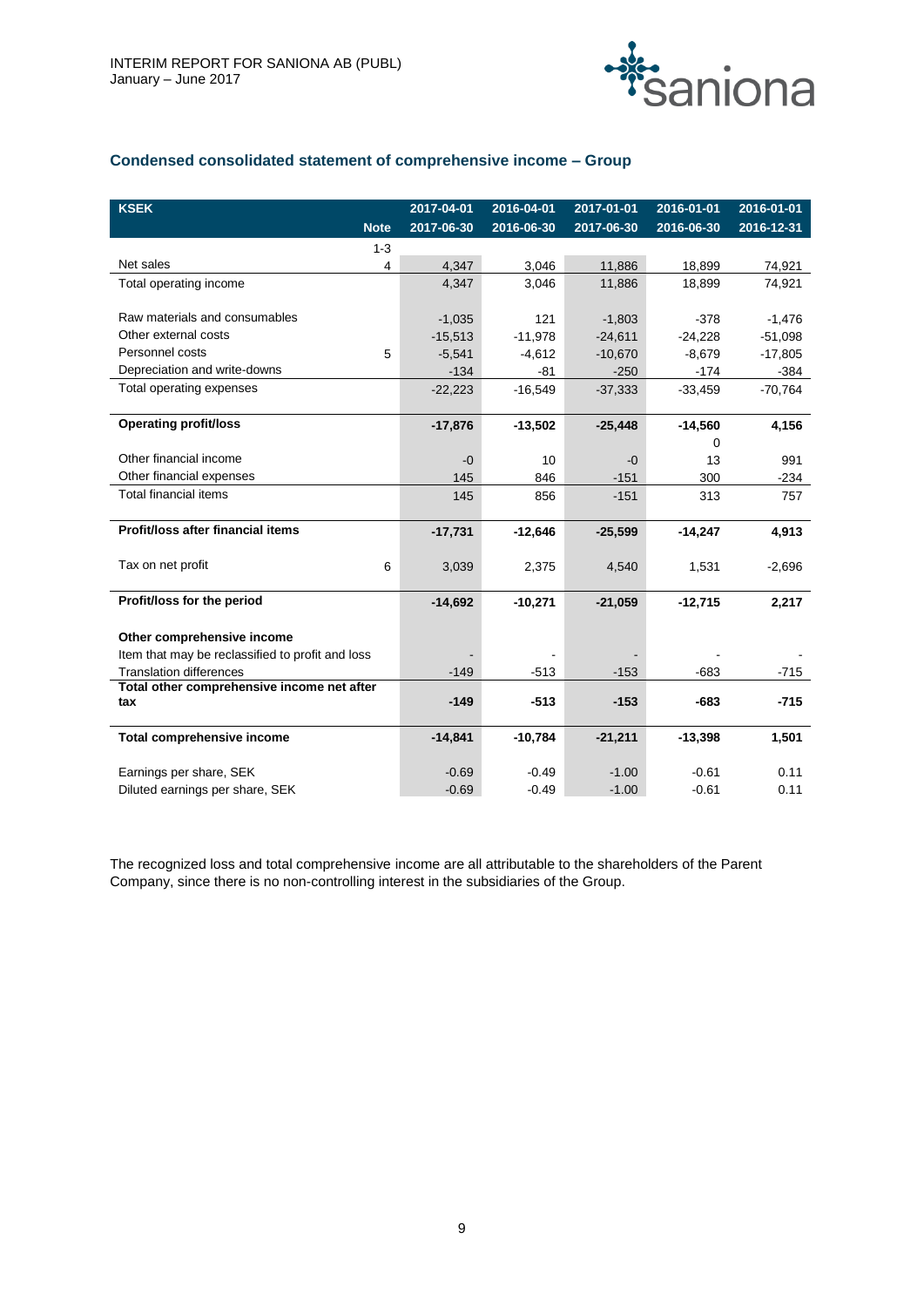

# **Condensed consolidated statement of financial position – Group**

| <b>KSEK</b>                             | <b>Note</b> | 2017-06-30 | 2016-06-30 | 2016-12-31 |
|-----------------------------------------|-------------|------------|------------|------------|
|                                         | $1 - 3$     |            |            |            |
| <b>ASSETS</b>                           |             |            |            |            |
| Fixtures, fittings, tools and equipment |             | 1,486      | 716        | 1,184      |
| Tangible assets                         |             | 1,486      | 716        | 1,184      |
|                                         |             |            |            |            |
| Non-current tax assets                  | 6           | 4,564      | 2,639      | 0          |
| Investments in associates               |             | 331        | 391        | 0          |
| Other long-term receivables             |             | 1,434      | 1,101      | 1,419      |
| Deferred tax                            |             | 101        | 147        | 100        |
| <b>Financial assets</b>                 |             | 6,430      | 4,277      | 1,519      |
| <b>Non-current assets</b>               |             | 7,916      | 4,993      | 2,703      |
| Trade receivables                       |             | 2,869      | 204        | 12,260     |
| Current tax assets                      | 6           | 0          | 6,317      | 0          |
| Other receivables                       |             | 2,192      | 2,067      | 1,880      |
| Prepayments and accrued income          |             | 730        | 248        | 665        |
| <b>Current receivables</b>              |             | 5,791      | 8,837      | 14,804     |
| Cash and cash equivalent                |             | 64,752     | 34,002     | 53,261     |
| <b>Current assets</b>                   |             | 70,543     | 42,839     | 68,066     |
| <b>Total assets</b>                     |             | 78,458     | 47,832     | 70,769     |
| <b>EQUITY AND LIABILITIES</b>           |             |            |            |            |
| Share capital                           |             | 1,088      | 1,042      | 1,042      |
| Additional paid in capital              |             | 116,452    | 83,323     | 83,323     |
| Retained earnings                       |             | $-29,573$  | $-31,600$  | $-31,896$  |
| Currency translation reserve            |             | $-586$     | $-401$     | $-434$     |
| Profit/loss for the period              |             | $-21,059$  | $-12,715$  | 2,217      |
| <b>Equity</b>                           |             | 66,323     | 39,649     | 54,252     |
| Prepayments from customers              |             | 541        | 0          | 3,006      |
| Trade payables                          |             | 3,765      | 6,215      | 6,225      |
| Current tax liabilities                 |             | 1,617      | 0          | 1,600      |
| Other payables                          |             | 1,837      | 2          | 434        |
| Accrued expenses and deferred income    |             | 4,376      | 1,966      | 5,252      |
| <b>Current liabilities</b>              |             | 12,136     | 8,183      | 16,517     |
| <b>Total liabilities</b>                |             | 12,136     | 8,183      | 16,517     |
| <b>Total equity and liabilities</b>     |             | 78,458     | 47,832     | 70,769     |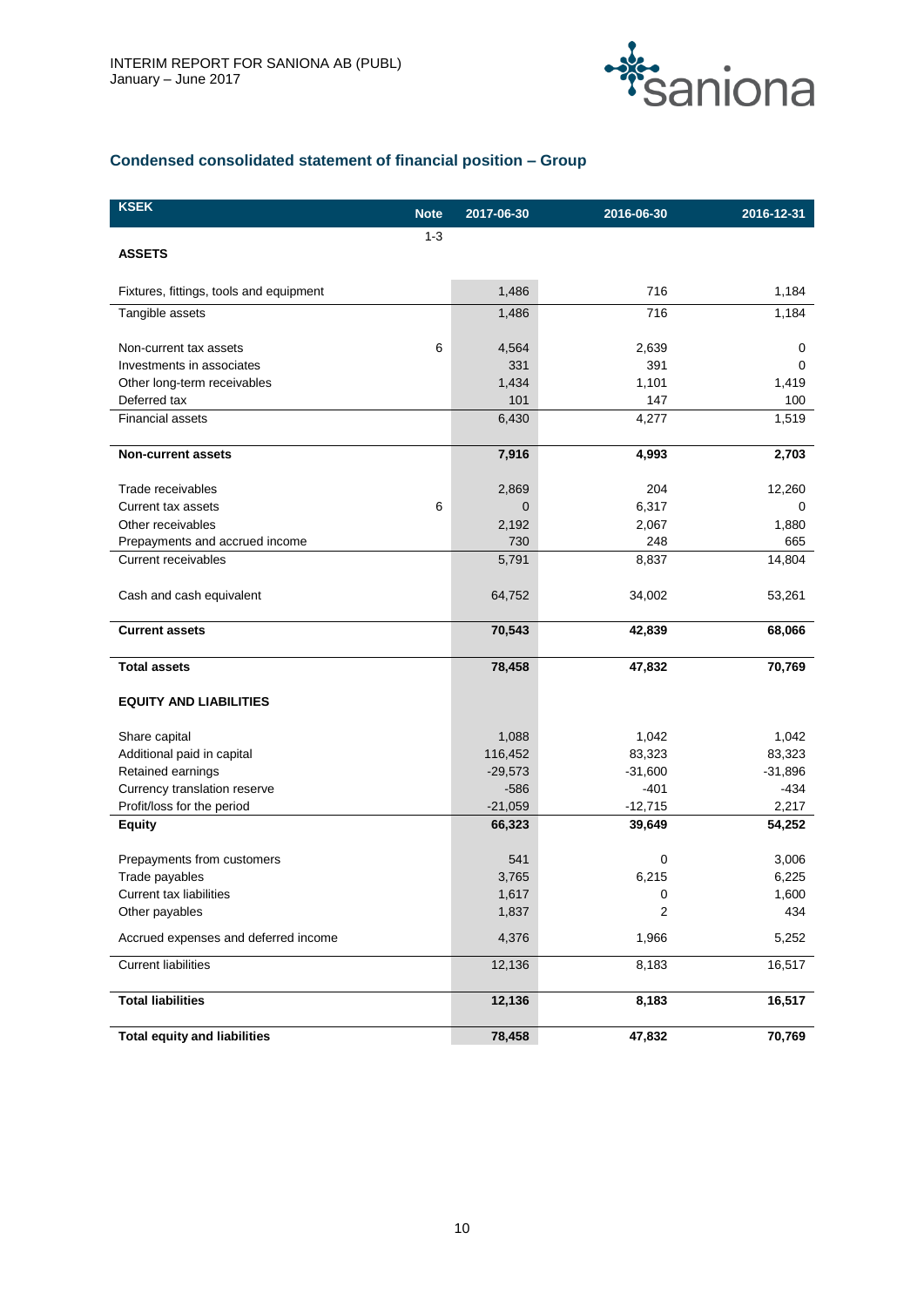

# **Condensed consolidated statement of changes in equity – Group**

|                                                                         | <b>Number of</b><br>shares | <b>Share</b><br>capital | <b>Additional</b><br>paid in<br>capital | <b>Translation</b><br>reserves | <b>Retained</b><br>earnings | Share-<br>holders'<br>equity |
|-------------------------------------------------------------------------|----------------------------|-------------------------|-----------------------------------------|--------------------------------|-----------------------------|------------------------------|
|                                                                         |                            |                         |                                         |                                |                             |                              |
| <b>January 1, 2016</b>                                                  | 20,841,467                 | 1,042                   | 83,323                                  | 282                            | $-31,704$                   | 52,943                       |
| <b>Comprehensive income</b>                                             |                            |                         |                                         |                                |                             |                              |
| Profit/loss for the year                                                |                            |                         |                                         |                                | $-12,715$                   | $-12,715$                    |
| Other comprehensive income:<br><b>Translation differences</b>           |                            |                         |                                         | $-683$                         |                             | 0<br>$-683$                  |
| Total comprehensive income                                              |                            |                         |                                         | -683                           | $-12,715$                   | $-13,398$                    |
|                                                                         |                            |                         |                                         |                                |                             |                              |
| <b>Transactions with owners</b><br>Share-based compensation<br>expenses |                            |                         |                                         |                                | 104                         | 104                          |
| Total transactions with owners                                          | $\pmb{0}$                  | $\pmb{0}$               | $\pmb{0}$                               | $\mathbf 0$                    | 104                         | 104                          |
| June 30, 2016                                                           | 20,841,467                 | 1,042                   | 83,323                                  | $-401$                         | $-44,316$                   | 39,649                       |
|                                                                         |                            |                         |                                         |                                |                             |                              |
| July 1, 2016                                                            | 20,841,467                 | 1,042                   | 83,323                                  | -401                           | $-44,316$                   | 39,649                       |
|                                                                         |                            |                         |                                         |                                |                             |                              |
| <b>Comprehensive income</b>                                             |                            |                         |                                         |                                |                             |                              |
| Profit/loss for the year                                                |                            |                         |                                         |                                | 14,932                      | 14,932                       |
| Other comprehensive income:                                             |                            |                         |                                         |                                |                             | 0                            |
| <b>Translation differences</b>                                          |                            |                         |                                         | $-33$<br>$-33$                 | 14,932                      | -33<br>14,899                |
| <b>Total comprehensive income</b>                                       |                            |                         |                                         |                                |                             |                              |
| <b>Transactions with owners</b>                                         |                            |                         |                                         |                                |                             |                              |
| Share-based compensation                                                |                            |                         |                                         |                                |                             |                              |
| expenses                                                                |                            |                         |                                         |                                | 107                         | 107                          |
| Dividends paid                                                          |                            |                         |                                         |                                | $-403$                      | $-403$                       |
| Total transactions with owners                                          | $\mathbf 0$                | $\pmb{0}$               | $\pmb{0}$                               | $\mathbf 0$                    | $-296$                      | $-296$                       |
| December 31, 2016                                                       | 20,841,467                 | 1,042                   | 83,323                                  | -434                           | $-29,680$                   | 54,252                       |
|                                                                         |                            |                         |                                         |                                |                             |                              |
| <b>January 1, 2017</b>                                                  | 20,841,467                 | 1,042                   | 83,323                                  | -434                           | $-29,680$                   | 54,252                       |
| <b>Comprehensive income</b>                                             |                            |                         |                                         |                                |                             |                              |
| Profit/loss for the year                                                |                            |                         |                                         |                                | $-21,059$                   | $-21,059$                    |
| Other comprehensive income:                                             |                            |                         |                                         |                                |                             | $\cup$                       |
| <b>Translation differences</b>                                          |                            |                         |                                         | $-153$                         |                             | $-153$                       |
| <b>Total comprehensive income</b>                                       |                            |                         |                                         | $-153$                         | $-21,059$                   | $-21,211$                    |
| <b>Transactions with owners</b>                                         |                            |                         |                                         |                                |                             |                              |
| Shares issued for cash                                                  | 921,053                    | 46                      | 34,954                                  |                                |                             | 35,000                       |
| Expenses related to capital increase                                    |                            |                         | $-1,825$                                |                                |                             | $-1,825$                     |
| Share-based compensation                                                |                            |                         |                                         |                                |                             |                              |
| expenses                                                                |                            |                         |                                         |                                | 107                         | 107                          |
| <b>Total transactions with owners</b>                                   | 921,053                    | 46                      | 33,129                                  | $\bf{0}$                       | 107                         | 33,282                       |
| June 30, 2017                                                           | 21,762,520                 | 1,088                   | 116,452                                 | $-586$                         | $-50,631$                   | 66,323                       |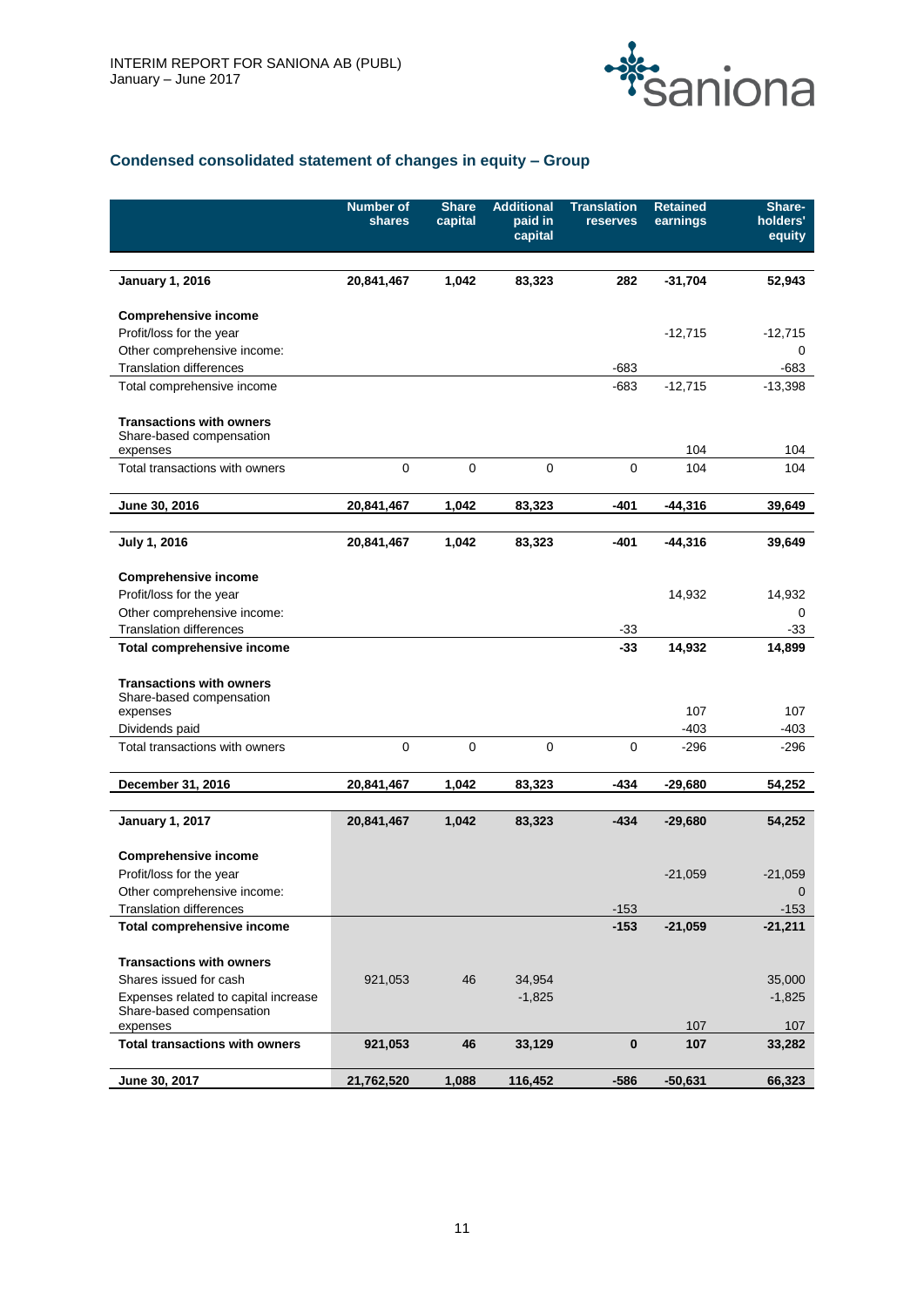

# **Condensed consolidated statement of cash flows – Group**

| <b>KSEK</b>                                                   | <b>Note</b> | 2017-04-01<br>2017-06-30 | 2016-04-01<br>2016-06-30 | 2017-01-01<br>2017-06-30 | 2016-01-01<br>2016-06-30 | 2016-01-01<br>$2016 - 12 - 31$ |
|---------------------------------------------------------------|-------------|--------------------------|--------------------------|--------------------------|--------------------------|--------------------------------|
|                                                               |             |                          |                          |                          |                          |                                |
| Operating loss before financial items                         |             | $-17,876$                | $-13,502$                | $-25,448$                | $-14,560$                | 4,156                          |
| Depreciation                                                  |             | 134                      | 81                       | 250                      | 174                      | 384                            |
| Changes in working capital                                    |             | 10,943                   | 1,102                    | 9,172                    | 4,517                    | 2,656                          |
| Cash flow from operating activities<br>before financial items |             | $-6,799$                 | $-12,320$                | $-16,026$                | $-9,869$                 | 7,196                          |
| Interest income received                                      |             | $\mathbf 0$              | 10                       | $\Omega$                 | 13                       | 991                            |
| Interest expenses paid                                        |             | 145                      | 846                      | $-151$                   | 300                      | $-234$                         |
| Cash flow from operating activities                           |             | $-6,654$                 | $-11,463$                | $-16,177$                | $-9,556$                 | 7,953                          |
|                                                               |             |                          |                          |                          |                          |                                |
| <b>Investing activities</b>                                   |             |                          |                          |                          |                          |                                |
| Investment in tangible assets                                 |             | $-515$                   | $-116$                   | $-551$                   | $-137$                   | $-816$                         |
| Investments in subsidiaries                                   |             | $-331$                   | $-391$                   | $-331$                   | $-391$                   | $\mathbf 0$                    |
| Investment in other financial assets                          |             | $-3,077$                 | $-2,443$                 | $-4,580$                 | $-2,340$                 | $\mathbf 0$                    |
| Cash flow from investing activities                           |             | $-3,922$                 | $-2,950$                 | $-5,462$                 | $-2,867$                 | $-816$                         |
| <b>Financing activities</b>                                   |             |                          |                          |                          |                          |                                |
| New share issue                                               |             | 33,175                   | 0                        | 33,175                   | 0                        | $\Omega$                       |
| Dividends paid                                                |             | $\Omega$                 | 0                        | $\Omega$                 | $\Omega$                 | $-403$                         |
| Cash flow from financing activities                           |             | 33,175                   | 0                        | 33,175                   | 0                        | $-403$                         |
|                                                               |             |                          |                          |                          |                          |                                |
| Cash flow for the period                                      |             | 22,598                   | $-14,413$                | 11,536                   | $-12,423$                | 6,735                          |
| Cash and cash equivalents at<br>beginning of period           |             | 42,249                   | 48,876                   | 53,261                   | 47,004                   | 47,004                         |
| Exchange rate adjustments                                     |             | $-95$                    | $-460$                   | $-46$                    | $-579$                   | $-477$                         |
| Cash and cash equivalents at end of<br>period                 |             | 64,752                   | 34,002                   | 64,752                   | 34,002                   | 53,261                         |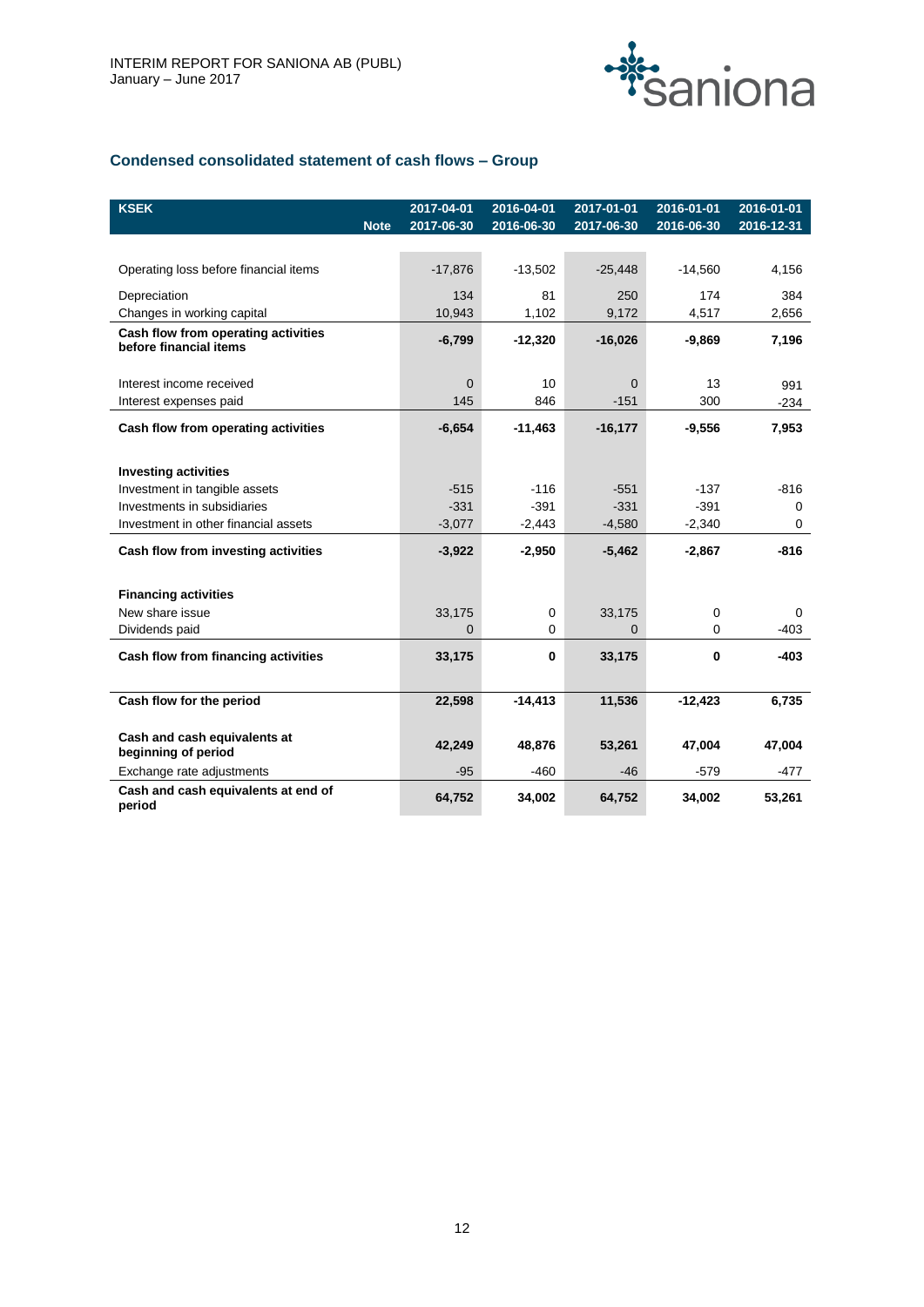

# **Statement of income – Parent Company**

| <b>KSEK</b>                       | 2017-04-01<br>2017-06-30 | 2016-04-01<br>2016-06-30 | 2017-01-01<br>2017-06-30 | 2016-01-01<br>2016-06-30 | 2016-01-01<br>2016-12-31 |
|-----------------------------------|--------------------------|--------------------------|--------------------------|--------------------------|--------------------------|
| $1 - 3$                           |                          |                          |                          |                          |                          |
| Net sales                         | 0                        | 0                        | 0                        | 0                        | 0                        |
| Total operating income            | $\Omega$                 | $\Omega$                 | $\Omega$                 | $\Omega$                 | $\Omega$                 |
|                                   |                          |                          |                          |                          |                          |
| Raw materials and consumables     | $-5$                     | $\Omega$                 | $-10$                    | 0                        | -3                       |
| Other external costs              | $-3,738$                 | $-1,704$                 | $-4,695$                 | $-2,129$                 | $-6,758$                 |
| Personnel costs                   | $-343$                   | -266                     | $-615$                   | $-520$                   | $-1,033$                 |
| Total operating expenses          | $-4,086$                 | $-1,970$                 | $-5,319$                 | $-2,649$                 | $-7,794$                 |
|                                   |                          |                          |                          |                          |                          |
| <b>Operating profit/loss</b>      | $-4,086$                 | $-1,970$                 | $-5,319$                 | $-2,649$                 | $-7,794$                 |
|                                   |                          |                          |                          |                          |                          |
| Other financial income            | 226                      | 177                      | 452                      | 332                      | 749                      |
| Other financial expenses          | $-61$                    | -57                      | $-97$                    | $-116$                   | $-298$                   |
| Total financial items             | 165                      | 120                      | 354                      | 216                      | 450                      |
|                                   |                          |                          |                          |                          |                          |
| Profit/loss after financial items | $-3,921$                 | $-1,850$                 | $-4,965$                 | $-2,433$                 | $-7,344$                 |
|                                   |                          |                          |                          |                          |                          |
| Tax on net profit                 | $\Omega$                 | $\Omega$                 | $\Omega$                 | 0                        | $\Omega$                 |
|                                   |                          |                          |                          |                          |                          |
| Profit/loss for the period        | $-3,921$                 | $-1,850$                 | $-4,965$                 | $-2,433$                 | $-7,344$                 |

# **Statement of comprehensive income – Parent Company**

| <b>KSEK</b>                                      | 2017-04-01  | 2016-04-01 | 2017-01-01 | 2016-01-01 | 2016-01-01 |
|--------------------------------------------------|-------------|------------|------------|------------|------------|
| <b>Note</b>                                      | 2017-06-30  | 2016-06-30 | 2017-06-30 | 2016-06-30 | 2016-12-31 |
| $1 - 3$                                          |             |            |            |            |            |
| <b>Profit/loss</b>                               | $-3,921$    | $-1,850$   | $-4,965$   | $-2,433$   | $-7,344$   |
|                                                  |             |            |            |            |            |
| Other comprehensive income                       |             |            |            |            |            |
| Item that may be reclassified to profit and loss |             |            |            |            |            |
| Other comprehensive income                       | $\mathbf 0$ | 0          | $\Omega$   | 0          | $\Omega$   |
| Total other comprehensive income net after       |             |            |            |            |            |
| tax                                              | 0           | 0          | $\bf{0}$   | 0          | 0          |
|                                                  |             |            |            |            |            |
| Total comprehensive income                       | $-3,921$    | $-1,850$   | $-4.965$   | $-2,433$   | $-7.344$   |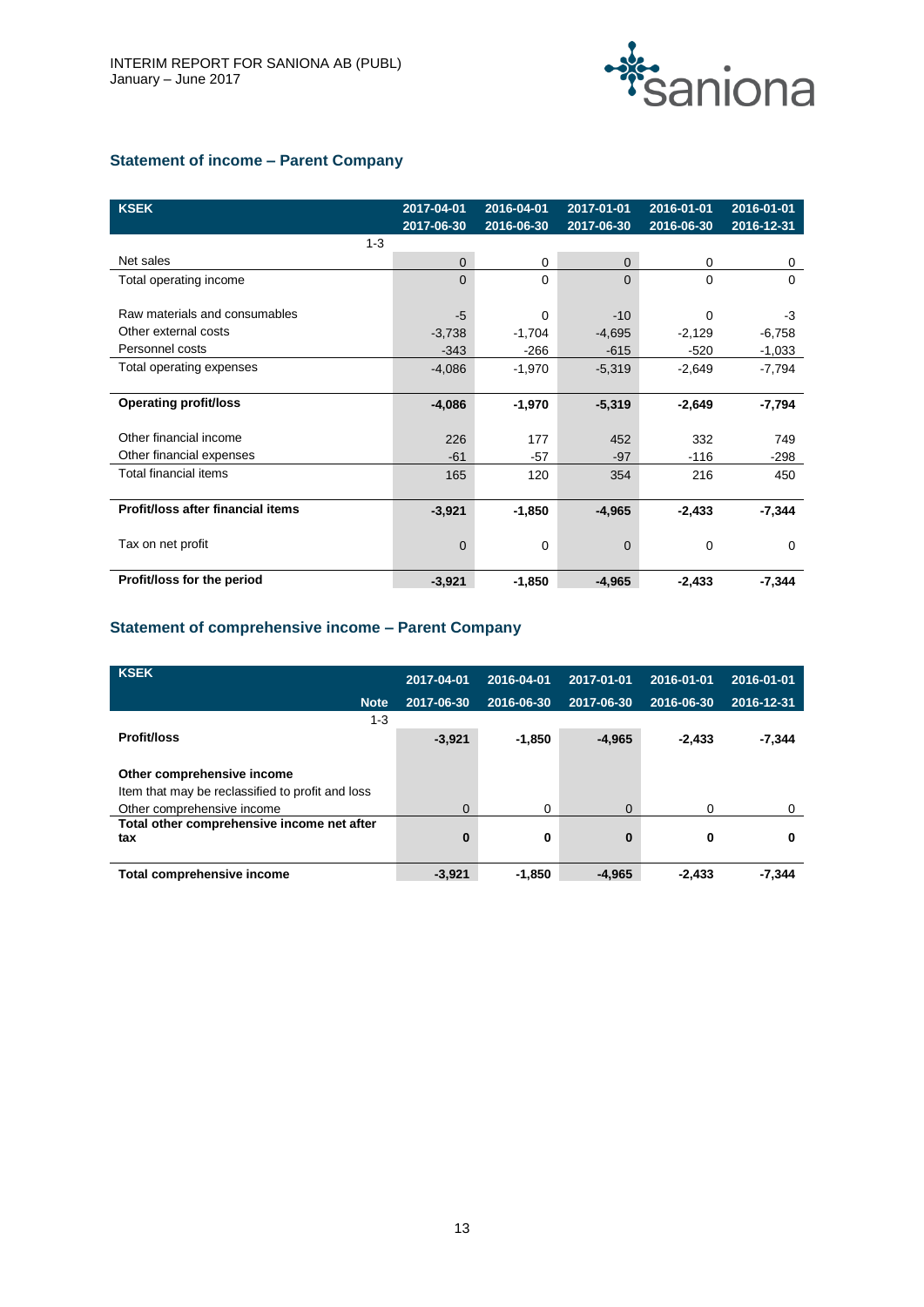

# **Balance Sheet – Parent Company**

| <b>KSEK</b><br><b>Note</b>          | 2017-06-30 | 2016-06-30 | 2016-12-31 |
|-------------------------------------|------------|------------|------------|
| <b>ASSETS</b>                       |            |            |            |
|                                     |            |            |            |
| Investment in subsidiaries          | 11,832     | 11,832     | 11,832     |
| Investment in subsidiaries          | 331        | 391        | 0          |
| <b>Financial assets</b>             | 12,162     | 12,222     | 11,832     |
| <b>Non-current assets</b>           | 12,162     | 12,222     | 11,832     |
| Receivables from group companies    | 45,508     | 33,692     | 45,076     |
| Other receivables                   | 593        | 445        | 437        |
| Prepayments and accrued income      | 303        | 24         | 270        |
| <b>Current receivables</b>          | 46,405     | 34,161     | 45,783     |
| Cash and cash equivalent            | 44,016     | 31,898     | 15,355     |
| <b>Current assets</b>               | 90,421     | 66,058     | 61,138     |
| <b>Total assets</b>                 | 102,583    | 78,281     | 72,969     |
| <b>EQUITY AND LIABILITIES</b>       |            |            |            |
| Restricted equity                   |            |            |            |
| Share capital                       | 1,088      | 1,042      | 1.042      |
| Unrestricted equity                 |            |            |            |
| Additional paid in capital          | 114,941    | 81,812     | 81,812     |
| Retained earnings                   | $-10,318$  | $-2,572$   | $-2,975$   |
| Profit for the period               | $-4,965$   | $-2,433$   | $-7,344$   |
| <b>Equity</b>                       | 100,746    | 77,848     | 72,535     |
| Trade payables                      | 0          | 430        | 0          |
| Other payables                      | 1,837      | 2          | 434        |
| <b>Current liabilities</b>          | 1,837      | 432        | 434        |
| <b>Total liabilities</b>            | 1,837      | 432        | 434        |
| <b>Total equity and liabilities</b> | 102,583    | 78,281     | 72,969     |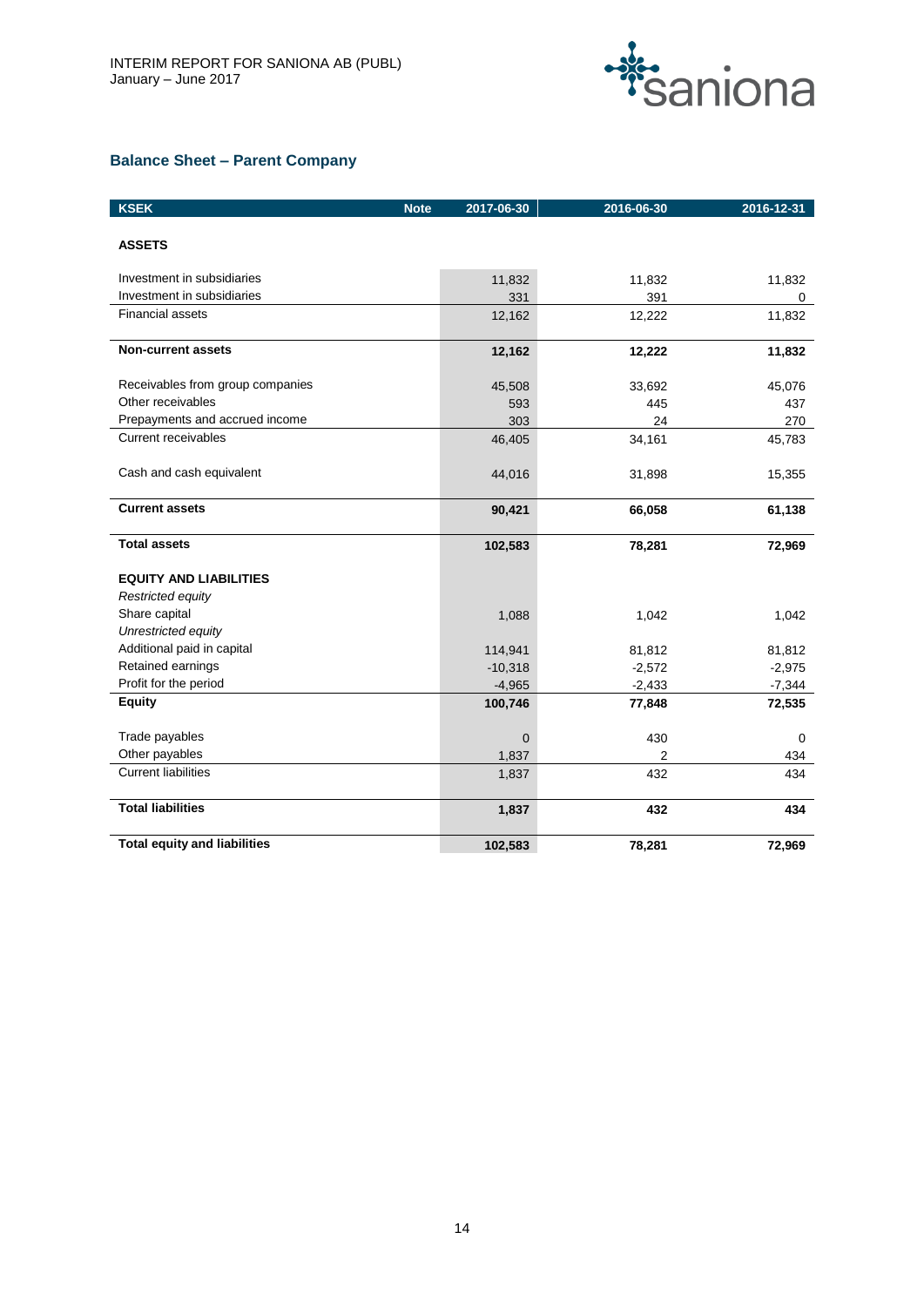

# **Notes**

# **Note 1 General Information**

Saniona AB (publ), Corporate Registration Number 556962-5345, the Parent Company and its subsidiaries, collectively the Group, is a publicly listed research and development company focused on drugs for diseases of the central nervous system, autoimmune diseases, metabolic diseases and treatment of pain. The Parent Company is a limited liability company registered in the municipality of Malmö in the county of Skåne, Sweden. The address of the head office is Baltorpvej 154, DK-2750 Ballerup, Denmark. Saniona is listed at Nasdaq Stockholm Small Cap. The Parent Company's share is traded under the ticker SANION and the ISIN code SE0005794617.

# **Note 2 Significant accounting policies**

The interim report has been prepared in accordance with IAS 34 Interim reporting. The Group applies the International Financial Reporting Standards (IFRS) and interpretations of IFRS IC as adopted by the EU, the Annual Accounts Act and the Financial Reporting Board's recommendation RFR 1, Supplementary Accounting Rules for Groups.

The condensed consolidated financial statements have been prepared under the historical cost convention, except in the case of certain financial assets and liabilities, which are measured at fair value. The condensed consolidated financial statements are presented in Swedish kronor (SEK) which is also the functional currency of the Parent Company.

The applied accounting principles are in accordance with those described in the Annual Report for 2016. More detailed information about the Group's and the Parent Company's accounting and valuation principles can be found in the Annual Report for 2016, which is available o[n www.saniona.com.](http://www.saniona.com/) New and amended standards and interpretations implemented as of January 1, 2017, has not had any significant impact on the Group's financial statements.

Disclosures in accordance with IAS 34 Interim Financial Reporting are presented either in the notes or elsewhere in the interim report.

# **Note 3 Financial assets and liabilities**

**All financial asset and financial liabilities, except for the investment in Luc Therapeutics as described below, are classified as 'Loans and receivables' respectively 'Other financial liabilities'. These financial instruments are measured at amortized cost and the carrying amount is a reasonable approximation of fair value. There has been no fair value adjustment of the financial assets in 2016 and 2017.**

**The Group owns 7% of the share capital of Luc Therapeutics. Luc Therapeutics merged in March 2017 with Ataxion, which was formed by Saniona, Atlas Venture and the management of Ataxion in 2013 as a spin-out from Saniona. Saniona received shares in Ataxion in return for certain knowhow and patents in relation to Saniona's ataxia program. The specific assets of Saniona had a carrying and fair value amount 0 at the time of formation of Ataxion and the investments made by the other parties were insignificant. The merged company Luc Therapeutics is today developing the Ataxia-program. Considering the significant risk and duration of the development period related to the development of pharmaceutical products, management has concluded that the future economic benefits cannot be estimated with sufficient certainty until Luc Therapeutics is sold or public listed or the project has been finalized and the necessary regulatory final approval of the product has been obtained. Accordingly, the value of Luc Therapeutics is measured at costs since the fair value cannot be determined reliable.**

# **Note 4 Segment reporting**

The Group is managed as a single business unit. The basis for identifying reportable segments is the internal reporting as reported to and followed up by the highest executive decision maker. The Group has identified the highest executive decision maker as the CEO. The internal management and reporting structure comprises only one business unit, and the Group therefore has only one operating segment, for which reason no segment information is provided.

# **Note 5: Share based payments**

Share-based compensation expenses for the first half of 2017 totalled SEK 107 (104) thousand. The Group accounts for share-based compensation by recognizing compensation expenses related to share-based instruments granted to the management, employees and consultants in the income statement. Such compensation expenses represent the fair market values of warrants granted and do not represent actual cash expenditures. A more detailed description can be found in the annual report for 2016.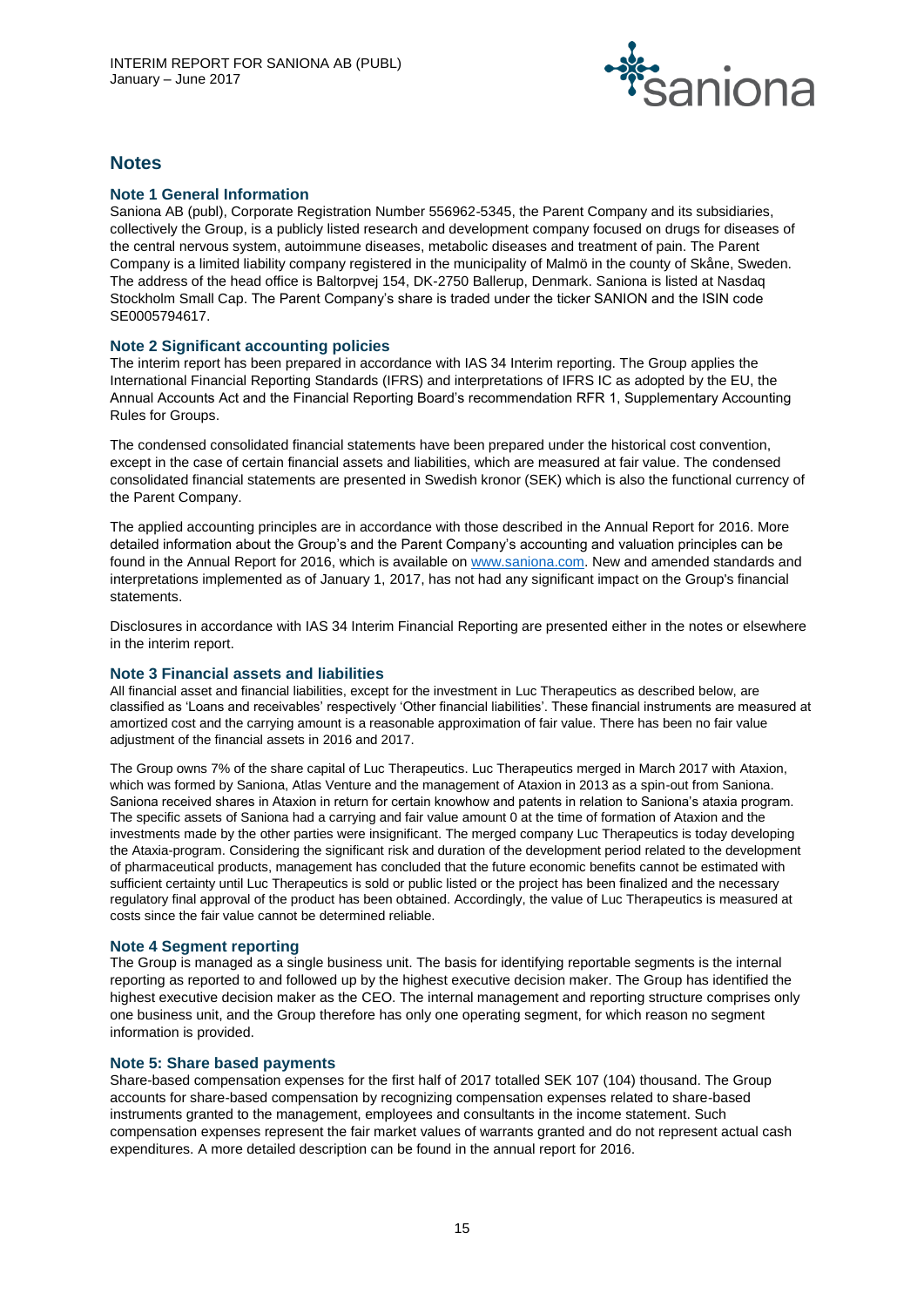

# **Note 6 Income tax and deferred tax subsidiaries in Denmark**

Tax on income for the year, consisting of the year's current tax and deferred tax, is recognized in the income statement to the extent that it relates to the income or loss for the period and in other comprehensive income or equity to the extent that it relates thereto.

The Group recognized a tax income of SEK 4,540 (1,531) thousand during the first half of 2017. This amount has been recognized under non-current tax assets in accordance to the accounting policies described below.

Under the Danish R&D tax credit scheme (Skattekreditordningen), loss-making R&D entities can obtain a tax credit which is equal to the tax value of the incurred research and development expenses. The tax credit is payable in November in the following financial year. In 2016 and 2017, the R&D expense tax-base is capped to DKK 25 million equal to a tax credit of DKK 5.5 million at a tax rate of 22%. Research and development taxcredits under the Danish R&D tax credit scheme is recognized in the income statement to the extent that it relates to the research and development expenses for the period and Saniona expects to fulfil the requirement for tax credit for the year. The tax credit under the Danish R&D tax credit scheme is recognized in the balance sheet under current tax assets if payable within 12 months and under non-current tax assets if payable after 12 months. As of June 30, 2017, the Group had no current tax asset and SEK 4.6 million in non-current tax asset, which will be payable in November 2018. As of June 30, 2016, the Group had SEK 6.3 million in current tax asset, which was paid in November 2016, and SEK 2.6 million in non-current assets which was utilized towards earned profit during the second half of 2016.

# **Note 7 Pledged assets and contingent liabilities**

The Group has provided a guarantee of KSEK 50 (50) to Euroclear. The Parent Company has provided a guarantee to the subsidiary Saniona A/S to ensure that Saniona A/S will be able to pay its creditors as the obligations fall due for the period until June 30, 2018. Saniona A/S had no external net debt as of March 31, 2017.

# **Note 8 Related parties**

Related parties comprise the Group's Executive Management, Board of Directors and companies within the Group. Apart from intercompany transaction, there has been no transaction with related parties during 2016 and 2017.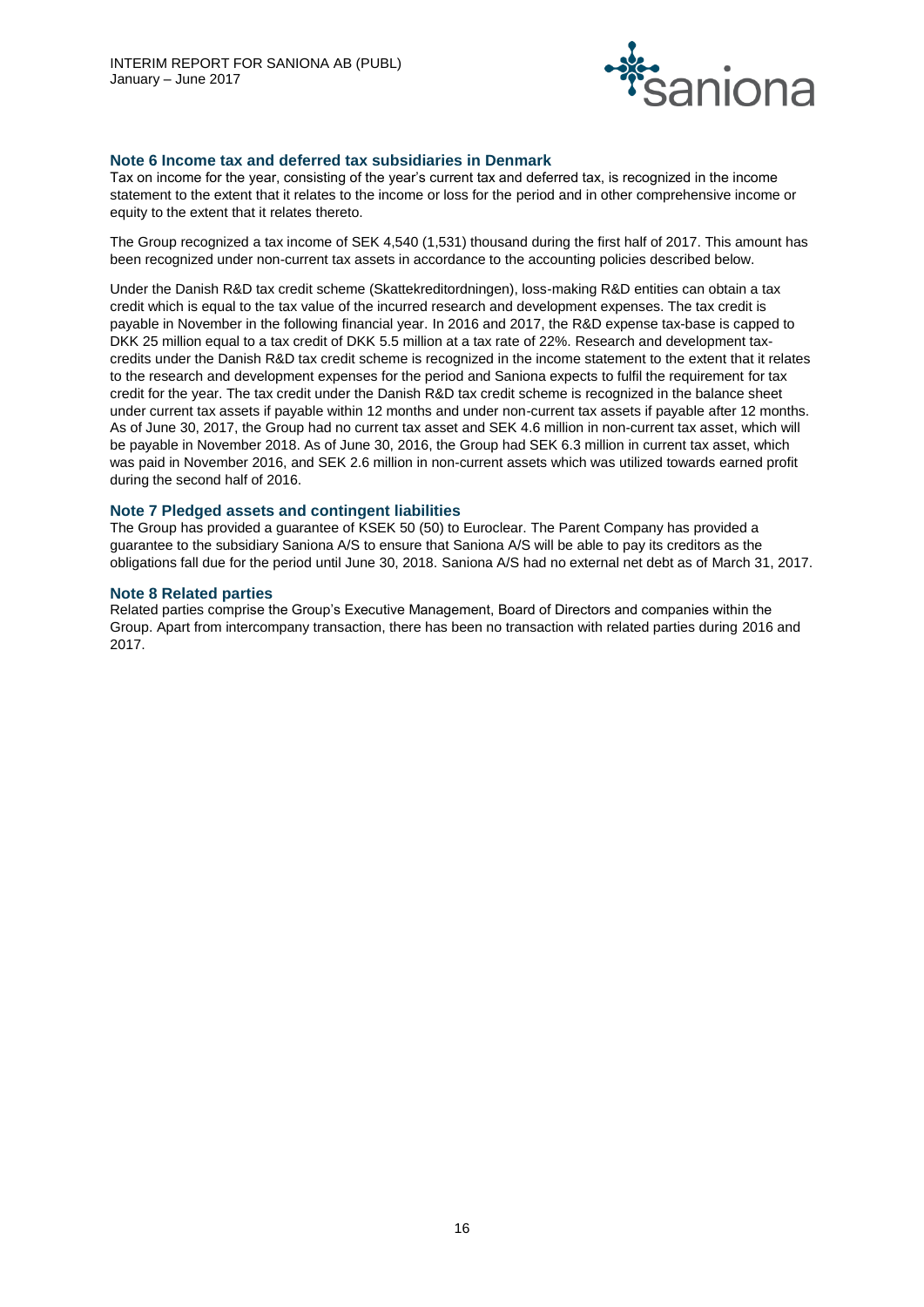

# **Business terms - glossary**

#### **Alzheimer's disease**

A chronic neurodegenerative disease that usually starts slowly and gets worse over time and accounts for 60% to 70% of cases of dementia. As the disease advances, symptoms can include problems with language, disorientation (including easily getting lost), mood swings, loss of motivation, not managing self-care, and behavioural issues. Gradually, body functions are lost, ultimately leading to death. The cause for most Alzheimer's cases is still mostly unknown except for 1% to 5% of cases where genetic differences have been identified. Several competing hypotheses exist trying to explain the cause of the disease.

#### **AN761**

A small molecule which is designed to open (agonize) nicotinic α7 channels. Nicotinic α7 channels are expressed in various CNS tissue and are believed to be key mediators of cognitive processes. AN761 is a clinical candidate which may be a fast follower in a breakthrough drug class for treatment of cognition deficits in schizophrenia and Alzheimer's disease.

#### **AN788**

A unique dual (serotonin-dopamine) reuptake inhibitor which represents a novel clinical candidate for second line treatment of Major Depressive Disorder. AN788 has been administered to healthy volunteers in a single ascending dose study and in a PET study, demonstrating orderly pharmacokinetics and attaining levels of occupancy at serotonin and dopamine transporters that support its potential as a second line treatment for treating residual symptoms in MDD, such us fatigue, excessive sleepiness and lack of interest.

#### **Ataxia**

A neurological sign consisting of lack of voluntary coordination of muscle movements. Ataxia is a non-specific clinical manifestation implying dysfunction of the parts of the nervous system that coordinate movement, such as the cerebellum. Several possible causes exist for these patterns of neurological dysfunction and they can be mild and short term or be symptoms of sever chronic diseases such as Friedreich's ataxia, which is an autosomal recessive inherited disease that causes progressive damage to the nervous system which manifests in initial symptoms of poor coordination that progresses until a wheelchair is required for mobility.

#### **Atlas Venture**

Atlas Venture Inc.

# **CNS**

Central Nervous System, a part of the nervous system consisting of the brain and spinal cord.

# **Cocaine addiction**

The compulsive craving for use of cocaine despite adverse consequences.

# **CTA**

Clinical Trial Application which a pharmaceutical company file to EMA to obtain permission to ship and test an experimental drug in Europe before a marketing application for the drug has been approved. The approved application is called an Investigational New Drug (IND) in the US.

# **GABAA α2α3 program**

A small molecule program which is designed to positively modulate (PAM) GABA<sub>A</sub>  $\alpha$ 2 and GABA<sub>A</sub>  $\alpha$ 3 ion channels, which are expressed in various central and peripheral neurons and are believed to be key mediator in the control of pain signalling and the control of anxiety.

# **EMA**

European Medicines Agency

# **FDA**

US Food and Drug Administration

# **IK program**

A small molecule program which is designed to block (antagonize) IK channels, which are expressed by immune cells and believed to be key mediator of inflammation in auto inflammatory diseases such as inflammatory bowel disease, multiple sclerosis and Alzheimer's' disease.

# **IND**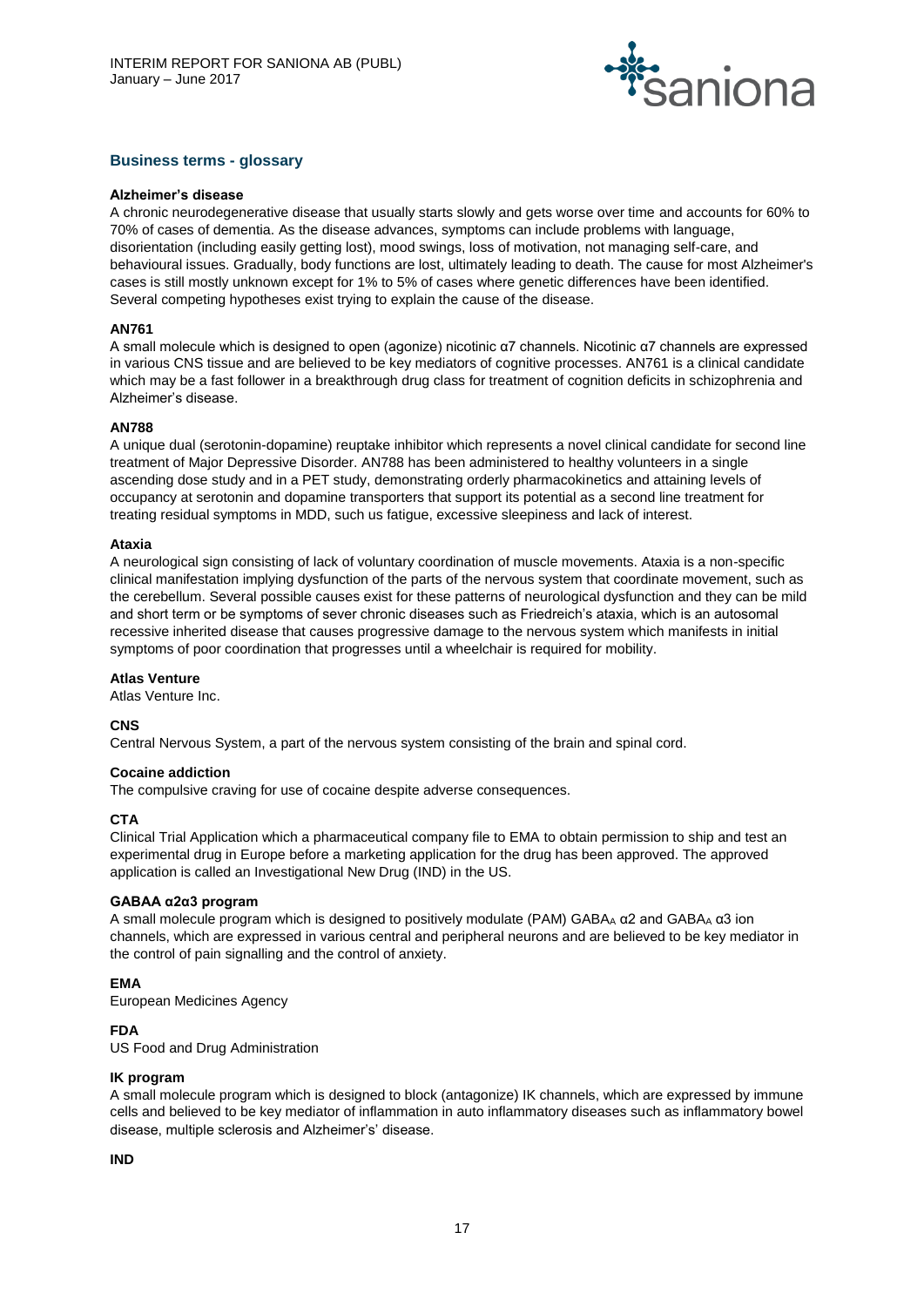

Investigational New Drug is a program by which a pharmaceutical company obtains permission to ship and test an experimental drug in the US before a marketing application for the drug has been approved. In Europe, the application is called a Clinical Trial Application (CTA).

#### **Ion channel**

Channels or pores in cell membranes which is made up of unique protein classes. Ion channels controls muscles and nerves and are central to the function of the body by governing the passage of charged ions across cell membranes.

#### **Ion channel modulators**

A drug which modulates the function of ion channels by blocking or opening ion channels or by decreasing or increasing throughput of ion channels. Agonists opens ion channels, Antagonists blocks ion channels, PAMs (Positive Allosteric Modulators) increase throughput whereas NAMs (Negative Allosteric Modulators) decrease throughput of ion channels.

#### **Major Depressive Disorders**

A mental disorder characterized by a pervasive and persistent low mood that is accompanied by low self-esteem and by a loss of interest or pleasure in normally enjoyable activities.

#### **Medix**

Productos Medix, S.A de S.V.

#### **Multiple sclerosis**

A demyelinating disease in which the insulating covers of nerve cells in the brain and spinal cord are damaged by the immune system. This damage disrupts the ability of parts of the nervous system to communicate, resulting in a wide range of signs and symptoms including physical, mental, and sometimes psychiatric problems.

#### **Neuropathic pain**

Pain caused by damage or disease affecting the somatosensory nervous system. Central neuropathic pain is found in spinal cord injury, multiple sclerosis, and some strokes. Aside from diabetes (diabetic neuropathy) and other metabolic conditions, the common causes of painful peripheral neuropathies are herpes zoster infection, HIV-related neuropathies, nutritional deficiencies, toxins, remote manifestations of malignancies, immune mediated disorders and physical trauma to a nerve trunk. Neuropathic pain is also common in cancer as a direct result of cancer on peripheral nerves (*e.g.*, compression by a tumour), or as a side effect of chemotherapy, radiation injury or surgery. Neuropathic pain is often chronic and very difficult to manage with some 40-60% of people achieving only partial relief.

#### **NS2359**

A triple monoamine reuptake inhibitor, which blocks the reuptake of dopamine, norepinephrine, and serotonin in a similar manner to cocaine. However, NS2359 dissociates slowly from these transporters and has a long human half-life (up to 10 days) which makes frequent dosing unnecessary. NS2359's pharmacological profile means that it may be able to reduce cocaine withdrawal symptoms, reduce cocaine craving and reduce cocaine-induced euphoria. In preclinical trials, NS2359 has been shown to reduce the reinforcing effects of cocaine and may have effects on cue induced drug craving. Furthermore, human trials with NS2359 have shown that NS2359 has little or no abuse potential and does not have adverse interactions with cocaine. Thus, NS2359 is a promising clinical candidate for the treatment of cocaine dependence.

#### **Proximagen**

Proximagen Ltd. is wholly-owned by the Evenstad family's holding company, ACOVA.

# **Schizophrenia**

A mental disorder often characterized by abnormal social behaviour and failure to recognize what is real. Common symptoms include false beliefs, unclear or confused thinking, auditory hallucinations, reduced social engagement and emotional expression, and lack of motivation.

#### **Tesofensine**

A triple monoamine reuptake inhibitor, which is positioned for obesity and type 2 diabetes, two of the major global health problems. Tesofensine has been evaluated in Phase 1 and Phase 2 human clinical studies with the aim of investigating treatment potential with regards to obesity, Alzheimer's disease and Parkinson's disease. Tesofensine demonstrated strong weight reducing effects in Phase 2 clinical studies in obese patients.